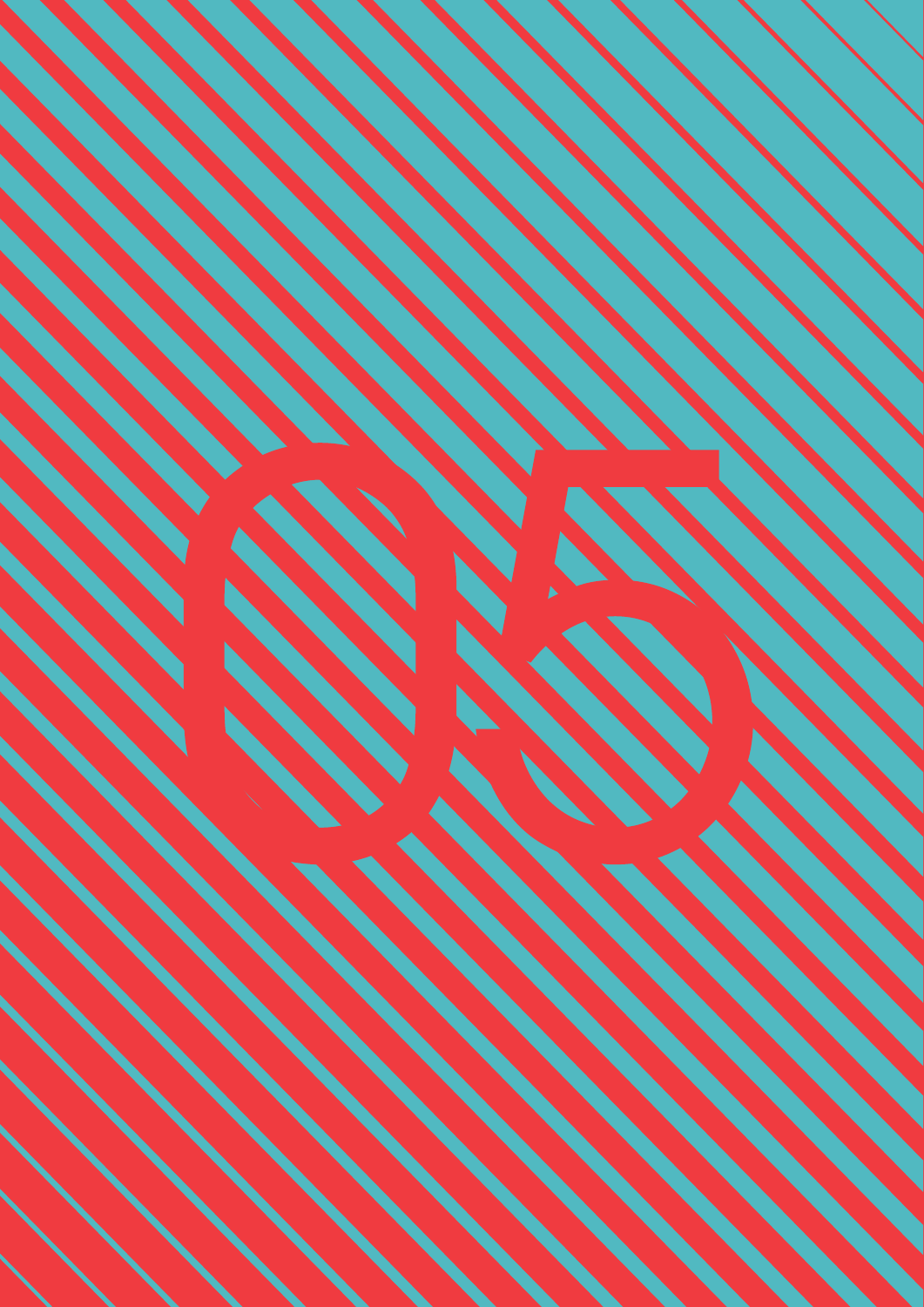**PART V** STATISTICAL TABLES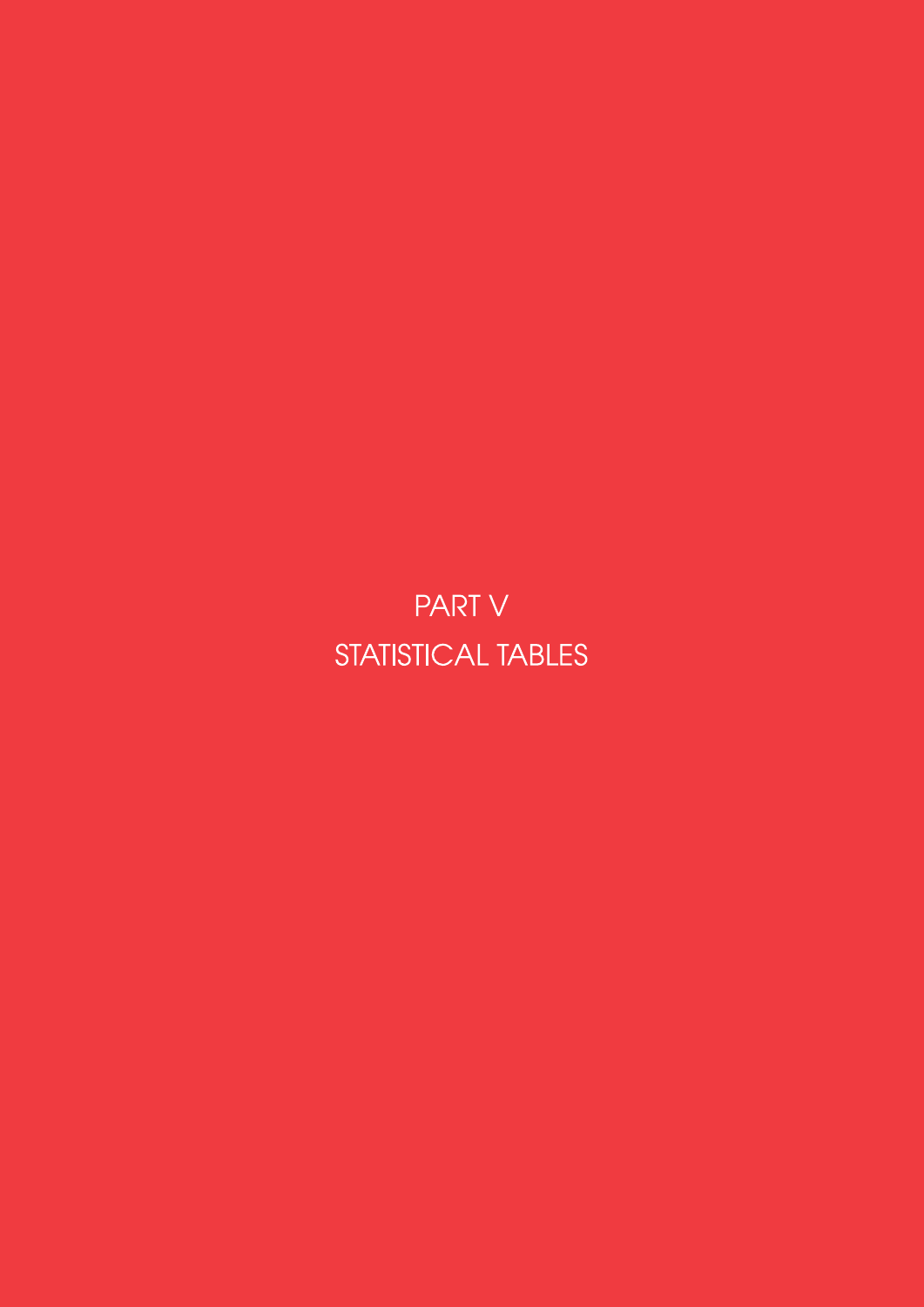### Table 1 - Main Economic Indicators

|                                 | 2012     | 2013     | 2014     | 2015    | 2016    |
|---------------------------------|----------|----------|----------|---------|---------|
| Gross Domestic Product          |          |          |          |         |         |
| at current prices (LBP billion) | 66,132   | 69,366   | 72,109   | 74,560  | 76,300  |
| GDP Real Growth rate (%)        | 2.8      | 2.6      | 2.0      | 0.8     | 1.0     |
| GDP deflator (%)                | 6.5      | 2.2      | 1.9      | 2.6     | 1.3     |
| <b>BDL Coincident Indicator</b> |          |          |          |         |         |
| (average $93=100$ )*            | 256.6    | 264.7    | 273.2    | 278.6   | 289.2   |
| Trade Deficit (USD million)     | 16,797   | 17,292   | 17,181   | 15,117  | 15,728  |
| Changes of net foreign          |          |          |          |         |         |
| assets (USD million)            | (1, 537) | (1, 128) | (1,408)  | (3,354) | 1,238   |
| Banque du Liban                 | 581      | 1,846    | 3,815    | (473)   | 3,866   |
| Banks & Financial Institutions  | (2,118)  | (2,974)  | (5, 223) | (2,881) | (2,628) |

Sources: Central Administration of Statistics- BDL- Customs Directorate - IMF

\* Coincident indicator prepared and published by BDL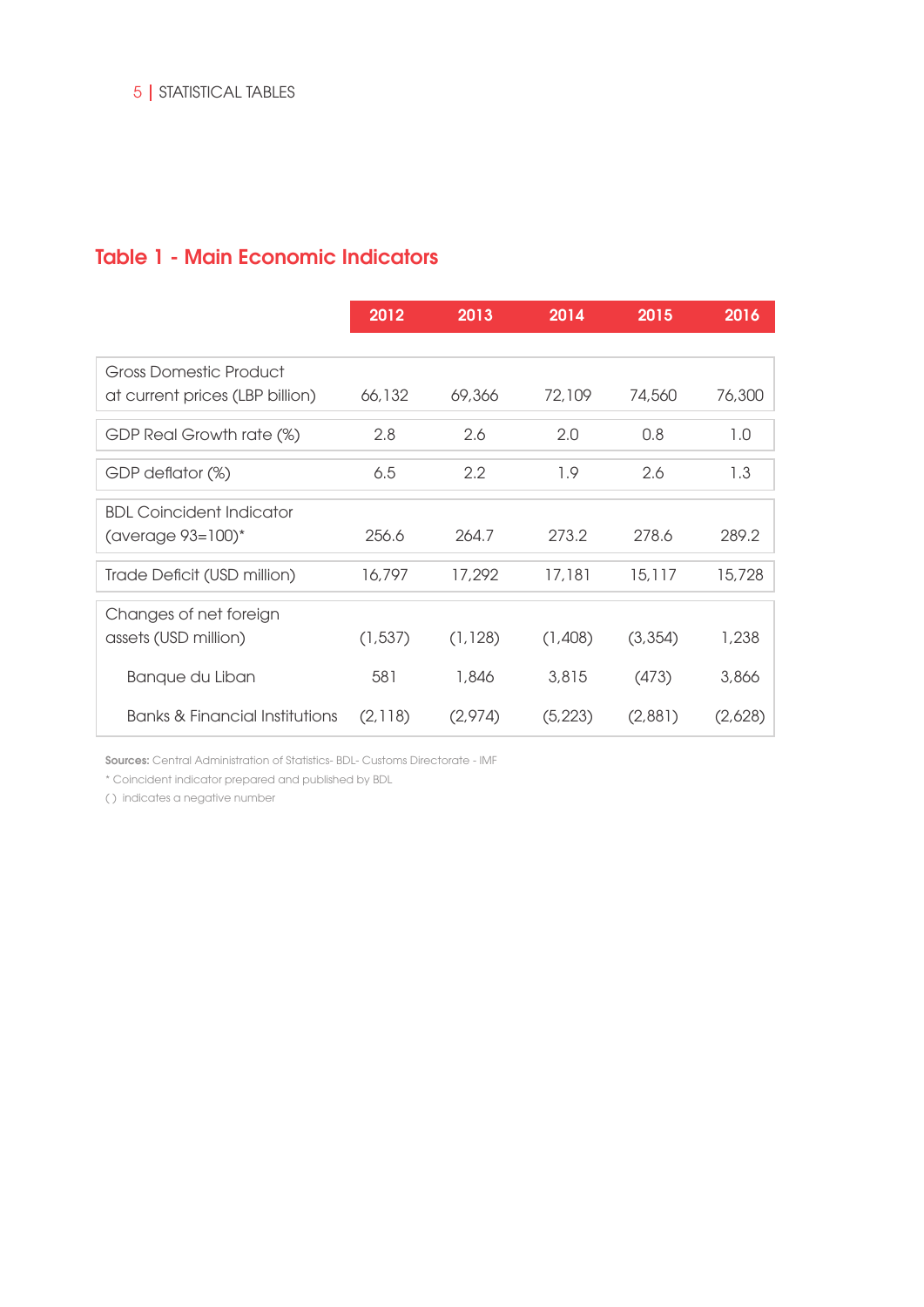# Table 2 - Monetary situation (end of period, LBP billion)

| <b>Item</b>                           | 2012      | 2013    | 2014     | 2015    | 2016     |
|---------------------------------------|-----------|---------|----------|---------|----------|
|                                       |           |         |          |         |          |
| Currency in circulation               | 3,213     | 3,407   | 3,647    | 4,014   | 4,592    |
| Demand deposits in LBP                | 3,890     | 4,213   | 4,654    | 5,028   | 5,567    |
| Money (M1)                            | 7,104     | 7,620   | 8,301    | 9,042   | 10,159   |
| Other Deposits in LBP                 | 57,973    | 61,129  | 65,099   | 69,578  | 72,269   |
| $(M2) = (M1) +$ other deposits in LBP | 65,077    | 68,749  | 73,400   | 78,620  | 82,428   |
| Deposits in FC                        | 91,402    | 98,499  | 103,724  | 107,475 | 117,499  |
| Bonds in FC                           | 318       | 323     | 273      | 265     | 265      |
| $(M3) = (M2) + Deposits in FC$        |           |         |          |         |          |
| + Bonds in FC                         | 156,797   | 167,571 | 177,397  | 186,360 | 200,192  |
| <b>Counterparts:</b>                  |           |         |          |         |          |
| Net foreign Assets                    | 64,437    | 56,556  | 53,661   | 46,608  | 49,712   |
| Net claims on public Sector           | 54,596    | 59,568  | 63,226   | 70,688  | 76,778   |
| Valuation adjustment                  | (14, 708) | (8,426) | (8, 146) | (6,401) | (7,707)  |
| Claims on private sector              | 59,690    | 65,949  | 71,217   | 75,695  | 80,188   |
| Other items (net)                     | (7,219)   | (6,076) | (2,561)  | (229)   | 1,222    |
| <b>Total</b>                          | 156,797   | 167,571 | 177,397  | 186,360 | 200, 192 |

Source: Banque du Liban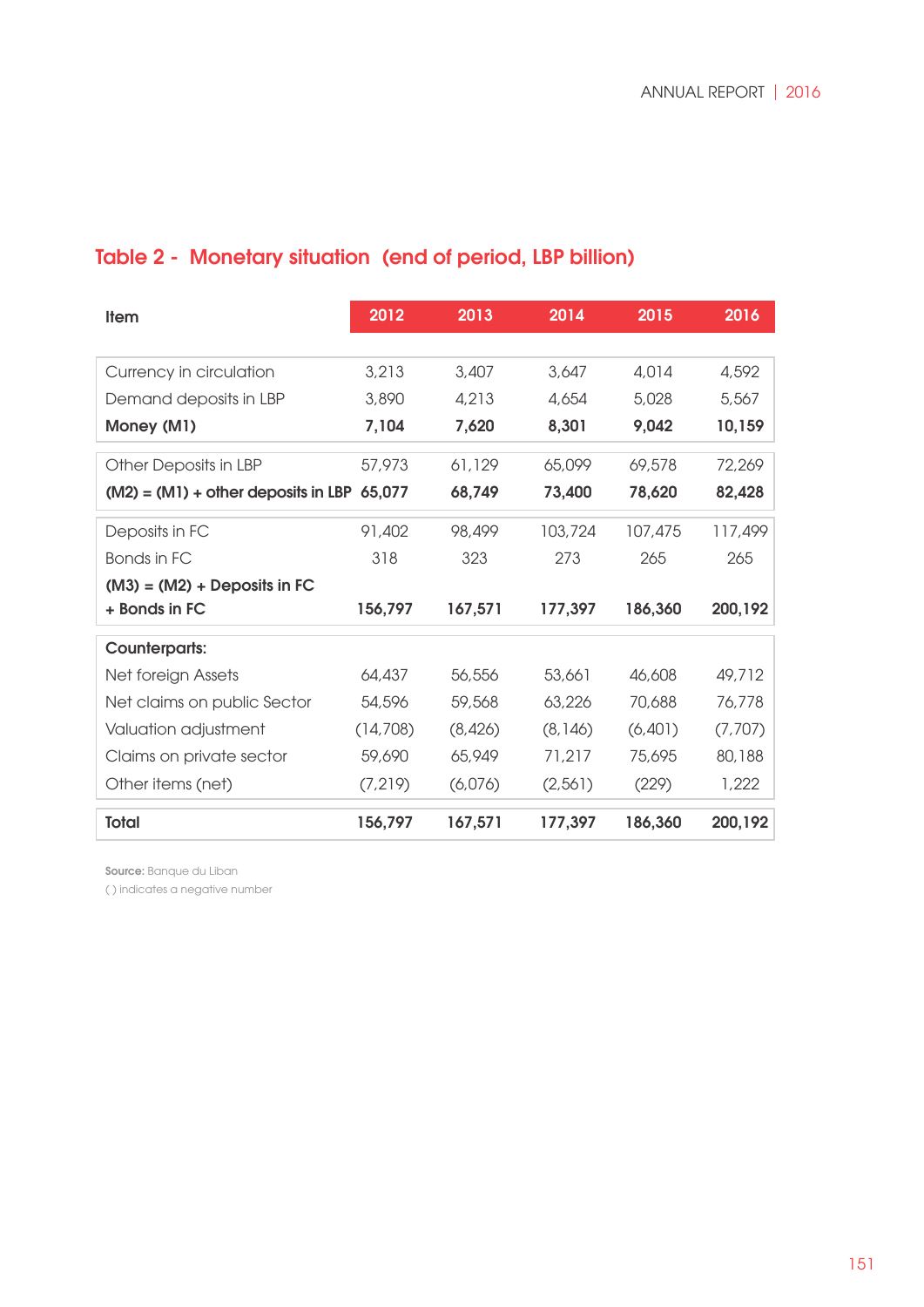## Table 3 - Public Finances (in LBP billion)

|                                 | 2012   | 2013   | 2014     | 2015     | 2016   |
|---------------------------------|--------|--------|----------|----------|--------|
|                                 |        |        |          |          |        |
| <b>Total public receipts</b>    | 14,164 | 14,201 | 16,400   | 14,435   | 14,959 |
| <b>Budget revenues</b>          | 13,473 | 13,385 | 14,742   | 13,635   | 13,989 |
| o/w tax revenues                | 10,187 | 10,116 | 10,388   | 10,330   | 10,597 |
| percent of total receipts (%)   | 71.9   | 71.2   | 63.3     | 71.6     | 70.8   |
| <b>Treasury Receipts</b>        | 691    | 816    | 1,658    | 800      | 970    |
| <b>Total public payments</b>    | 20,081 | 20,563 | 21,032   | 20,393   | 22,412 |
| <b>Budget expenditures</b>      | 15,306 | 16,058 | 18,490   | 18,108   | 19,517 |
| o/w salaries & indemnities      | 6,723  | 6,473  | 6,727    | 7,080    | 7,335  |
| percent of total payments (%)   | 33.5   | 31.5   | 32.0     | 34.7     | 32.7   |
| <b>Debt Service</b>             | 5,752  | 6,000  | 6,602    | 7,050    | 7,484  |
| percent of total payments (%)   | 28.6   | 29.2   | 31.4     | 34.6     | 33.4   |
| Other expenses                  | 2,831  | 3,585  | 5,161    | 3,978    | 4,698  |
| percent of total payments (%)   | 14.1   | 17.4   | 24.5     | 19.5     | 21.0   |
| Treasury payments               | 4,776  | 4,505  | 2,542    | 2,286    | 2,895  |
| <b>Overall Deficit</b>          | 5,917  | 6,362  | 4,632    | 5,958    | 7,453  |
| Primary Balance: Surplus (+);   |        |        |          |          |        |
| Deficit (-)                     | $-166$ | $-361$ | $+1,970$ | $+1,092$ | $+31$  |
| In percent                      |        |        |          |          |        |
| Overall Deficit/Total payments  | 29.47  | 30.94  | 22.02    | 29.22    | 33.25  |
| Overall Deficit/GDP             | 8.95   | 9.17   | 6.42     | 7.99     | 9.77   |
| <b>Total Receipts /GDP</b>      | 21.42  | 20.47  | 22.74    | 19.36    | 19.61  |
| <b>Total Payments/GDP</b>       | 30.37  | 29.64  | 29.17    | 27.35    | 29.37  |
| Debt service/GDP                | 8.70   | 8.65   | 9.16     | 9.46     | 9.81   |
| Payments minus debt service/GDP | 21.67  | 20.99  | 20.01    | 17.90    | 19.56  |
| Debt Service/Total Receipts     | 40.61  | 42.25  | 40.26    | 48.84    | 50.03  |

Source: Ministry of Finance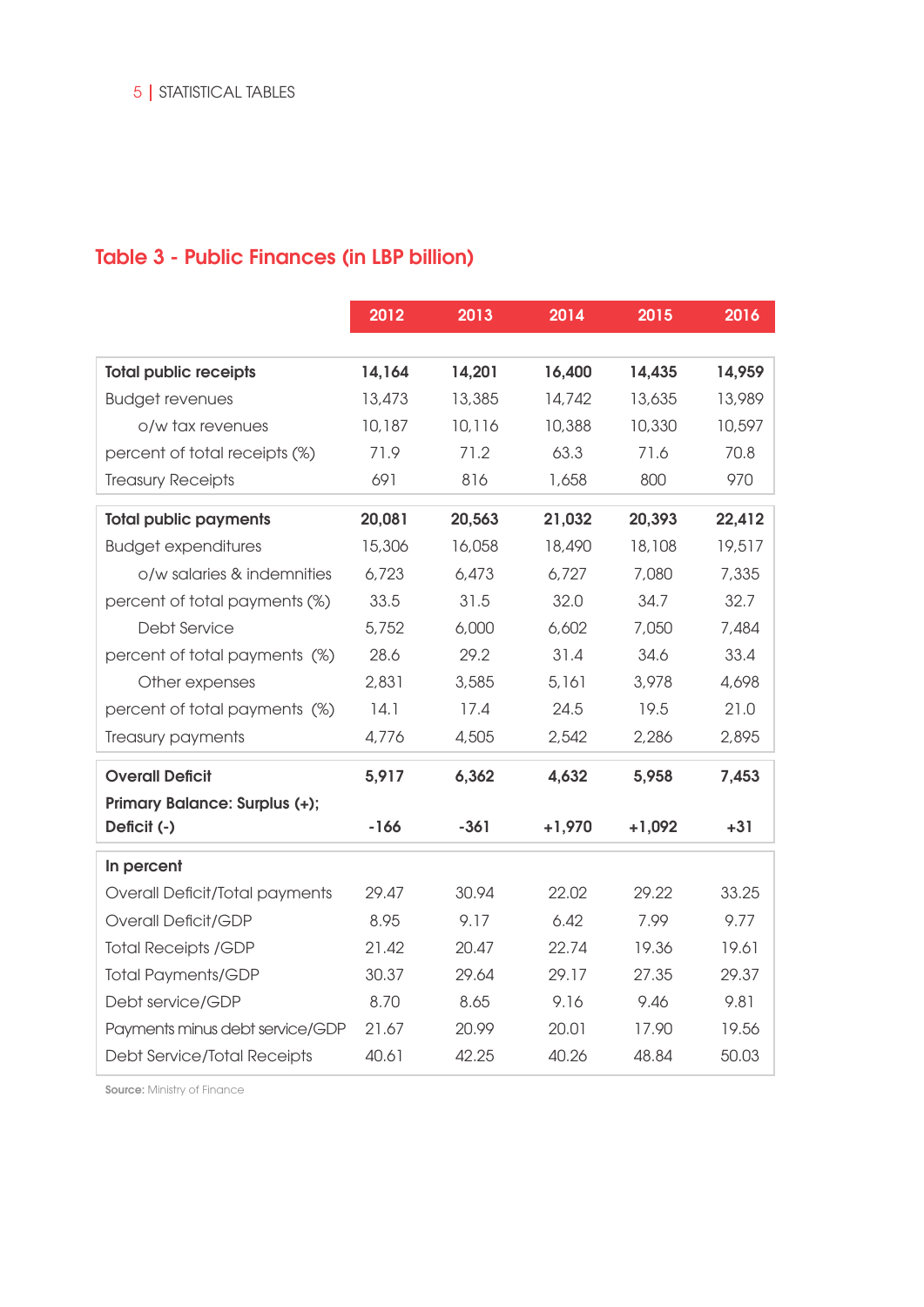# Table 4 - Public debt evolution (end of period)

|                              | 2012   | 2013   | 2014    | 2015    | 2016    |
|------------------------------|--------|--------|---------|---------|---------|
|                              |        |        |         |         |         |
| 1- Gross public debt         | 86,959 | 95,710 | 100,356 | 106,015 | 112,911 |
| Change %                     |        | 10.1   | 4.9     | 5.6     | 6.5     |
| 2- Debt denominated in LBP   | 50,198 | 56,312 | 61,752  | 65,195  | 70,528  |
| Change %                     |        | 12.2   | 9.7     | 5.6     | 8.2     |
| a-Bank of Lebanon            | 15,049 | 17,171 | 19,855  | 24,308  | 30,150  |
| Change %                     |        | 14.1   | 15.6    | 22.4    | 24.0    |
| b- Banks                     | 27,267 | 29,905 | 31,468  | 29,878  | 29,581  |
| Change %                     |        | 9.7    | 5.2     | (5.1)   | (1.0)   |
| c-Others                     | 7,882  | 9,236  | 10,429  | 11,009  | 10,797  |
| Change %                     |        | 17.2   | 12.9    | 5.6     | (1.9)   |
| 3- Debt denominated in FC    | 36,761 | 39,398 | 38,604  | 40,820  | 42,383  |
| Change %                     |        | 7.2    | (2.0)   | 5.7     | 3.8     |
| 4- Public sector deposits at |        |        |         |         |         |
| the banking system           | 12,916 | 15,495 | 13,965  | 13,227  | 14,268  |
| Change %                     |        | 20.0   | (9.9)   | (5.3)   | 7.9     |

( ) indicates a negative number

## In % of Total

|                            | 2012  | 2013  | 2014   | 2015   | 2016   |
|----------------------------|-------|-------|--------|--------|--------|
|                            |       |       |        |        |        |
| 1- Gross public debt       | 100.0 | 100.0 | 100.00 | 100.00 | 100.00 |
| 2- Debt denominated in LBP | 57.7  | 58.8  | 61.5   | 61.5   | 62.5   |
| a-Bank of Lebanon          | 17.3  | 17.9  | 19.8   | 22.9   | 26.7   |
| Banks<br>h-                | 31.4  | 31.2  | 31.4   | 28.2   | 26.2   |
| c-Others                   | 9.1   | 9.6   | 10.4   | 10.4   | 9.6    |
| 3- Debt denominated in FC  | 42.3  | 41.2  | 38.5   | 38.5   | 37.5   |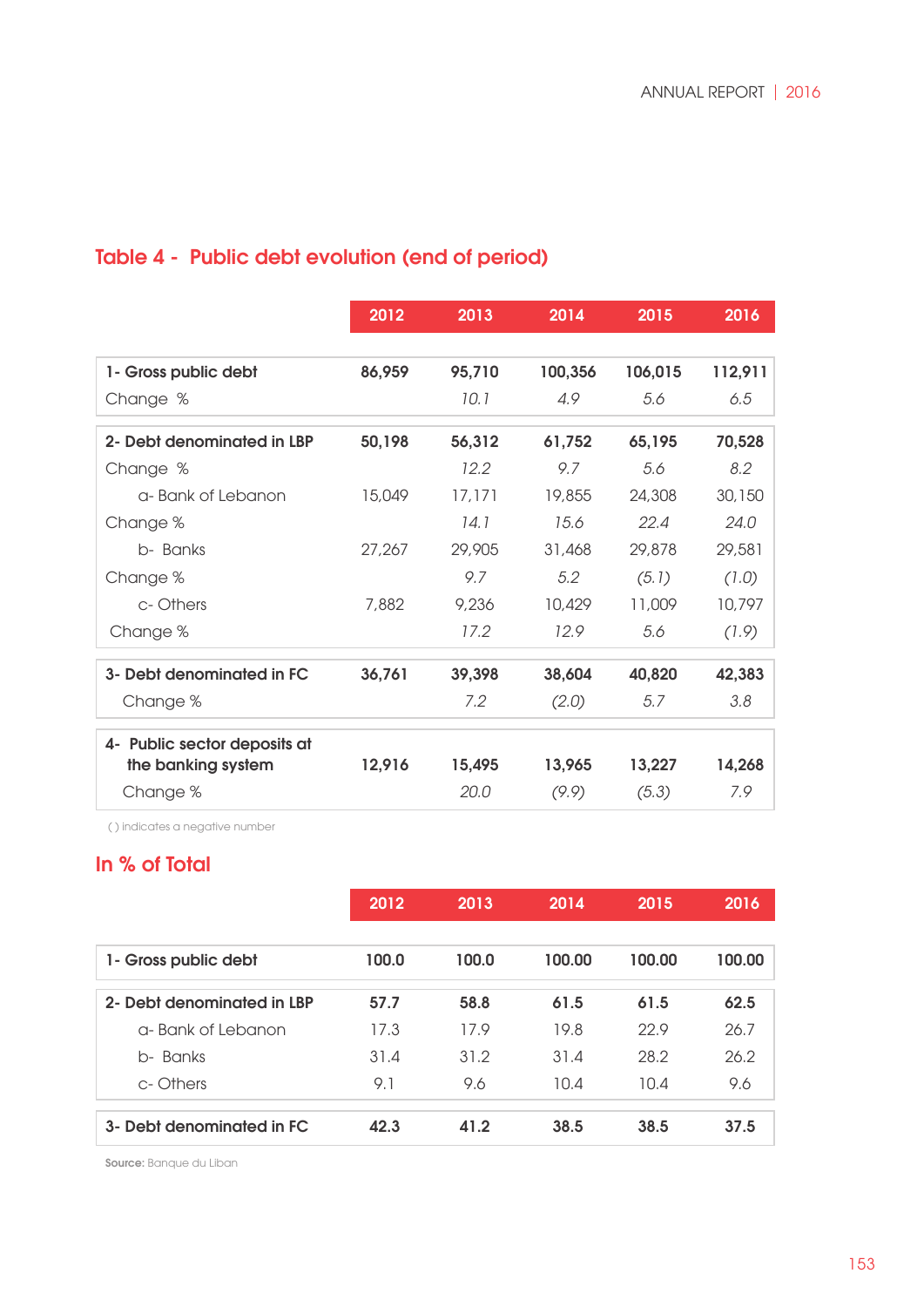## Table 5 - Treasury bills Outstanding portfolio in LBP (End of period - Billion LBP)

|      | 3 <sub>m</sub> | 6m    | 12 <sub>m</sub> | 24m   | 36 <sub>m</sub> | 60 <sub>m</sub> | 84 <sub>m</sub> | 96m   | 120m   | 144m  | 180m | <b>Total</b><br><b>LBP Billion</b> | weighted<br>average,<br>interest <sup>*</sup> (%) | weighted<br>average life*<br>(days) |
|------|----------------|-------|-----------------|-------|-----------------|-----------------|-----------------|-------|--------|-------|------|------------------------------------|---------------------------------------------------|-------------------------------------|
| 2012 | 316            | 1,324 | 987             | 4.208 | 18,292          | 12.162          | 8,978           | 1,916 | 1.151  |       |      | 49,334                             | 6.54                                              | 1,105                               |
| 2013 | 166            | 946   | 1,035           | 2.131 | 20,942 11,747   |                 | 10.219          | 1,982 | 2.844  | 3,373 |      | 55,385                             | 6.86                                              | 1,274                               |
| 2014 | 101            | 570   | 1,217           | 2154  | 24,005          | 12.233          | 10.219          | 1,982 | 4,790  | 3,373 |      | 60,644                             | 6.89                                              | 1,193                               |
| 2015 | 72             | 475   | 821             | 4.258 | 19,952          | 13,074          | 12,100          | 1,982 | 8,005  | 3,373 |      | 64,112                             | 6.94                                              | 1.222                               |
| 2016 | 266            | 441   | 2.393           | 5,209 | 14,382          | 15,463          | 14,680          | 1,833 | 11,389 | 3,076 | 215  | 69,347                             | 6.92                                              | 1,269                               |

Preliminary data source: Banque du Liban

\* According to the share of each category in the total Portfolio.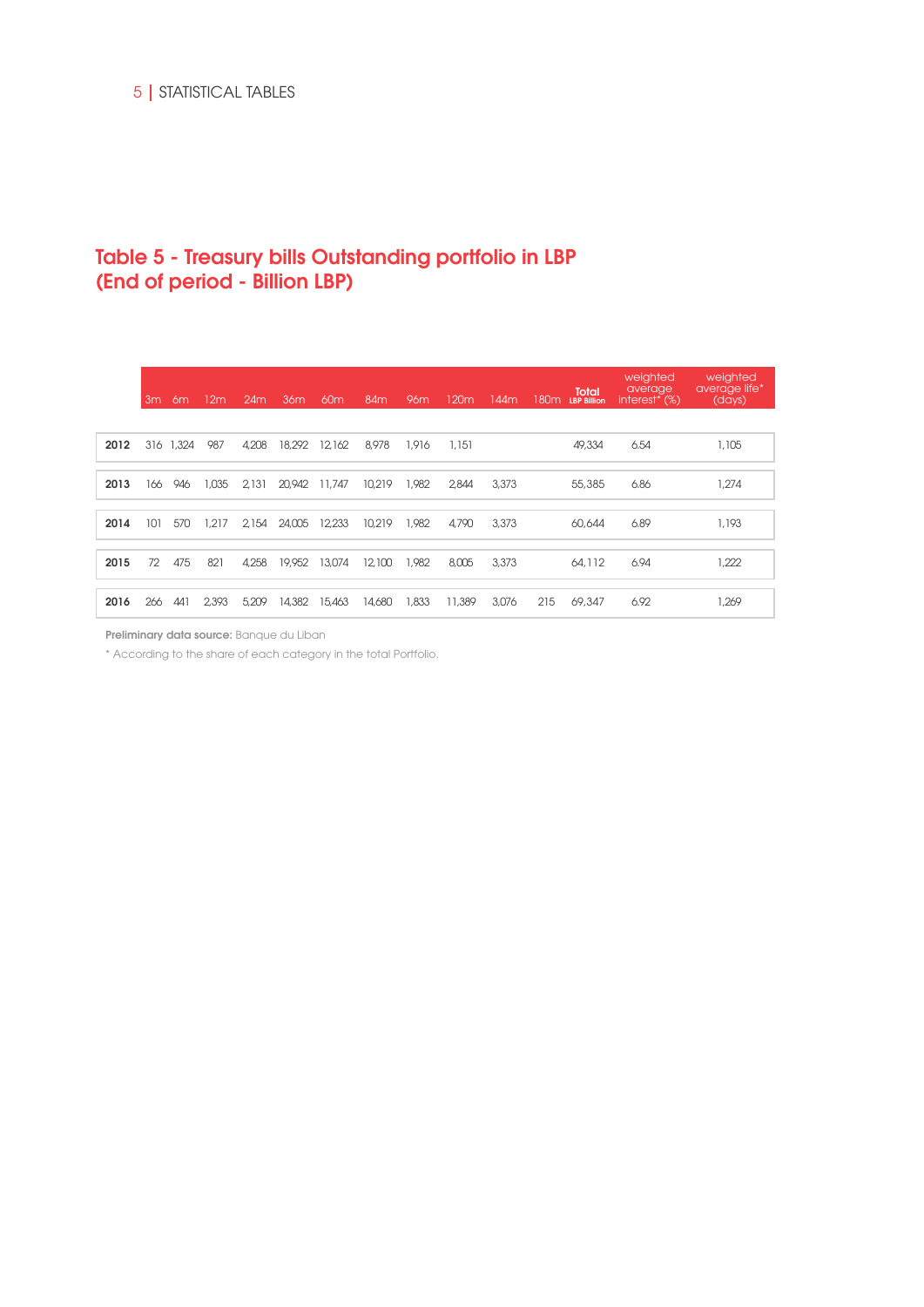## Table 6 - Exchange rates of major Foreign and Arab currencies LBP per other currencies

|                      | 2012     | 2013     | 2014       | 2015     | 2016     |
|----------------------|----------|----------|------------|----------|----------|
|                      |          |          |            |          |          |
| <b>End of period</b> |          |          |            |          |          |
| US dollar            | 1,507.50 | 1,507.50 | 1,507.50   | 1,507.50 | 1,507.50 |
| British pound        | 2,424.96 | 2,482.55 | 2,341.75   | 2,232,46 | 1,856.03 |
| Swiss Franc          | 1.645.38 | 1,690.97 | 1,524.27   | 1,520,88 | 1,485.81 |
| Euro                 | 1,987.79 | 2,074.77 | 1,833,87   | 1.646.64 | 1,596.29 |
| Japanese Yen         | 17.54    | 14.33    | 12.62      | 12.51    | 12.90    |
| Syrian Lira          | 19.69    | 10.64    | 8.38       | 6.81     | 2.93     |
| Saoudi Riyal         | 401.94   | 401.94   | 401.68     | 401.58   | 401.91   |
| Kuwaiti Dinar        | 5,353.34 | 5,341.96 | 5, 148, 57 | 4.967.05 | 4,934.53 |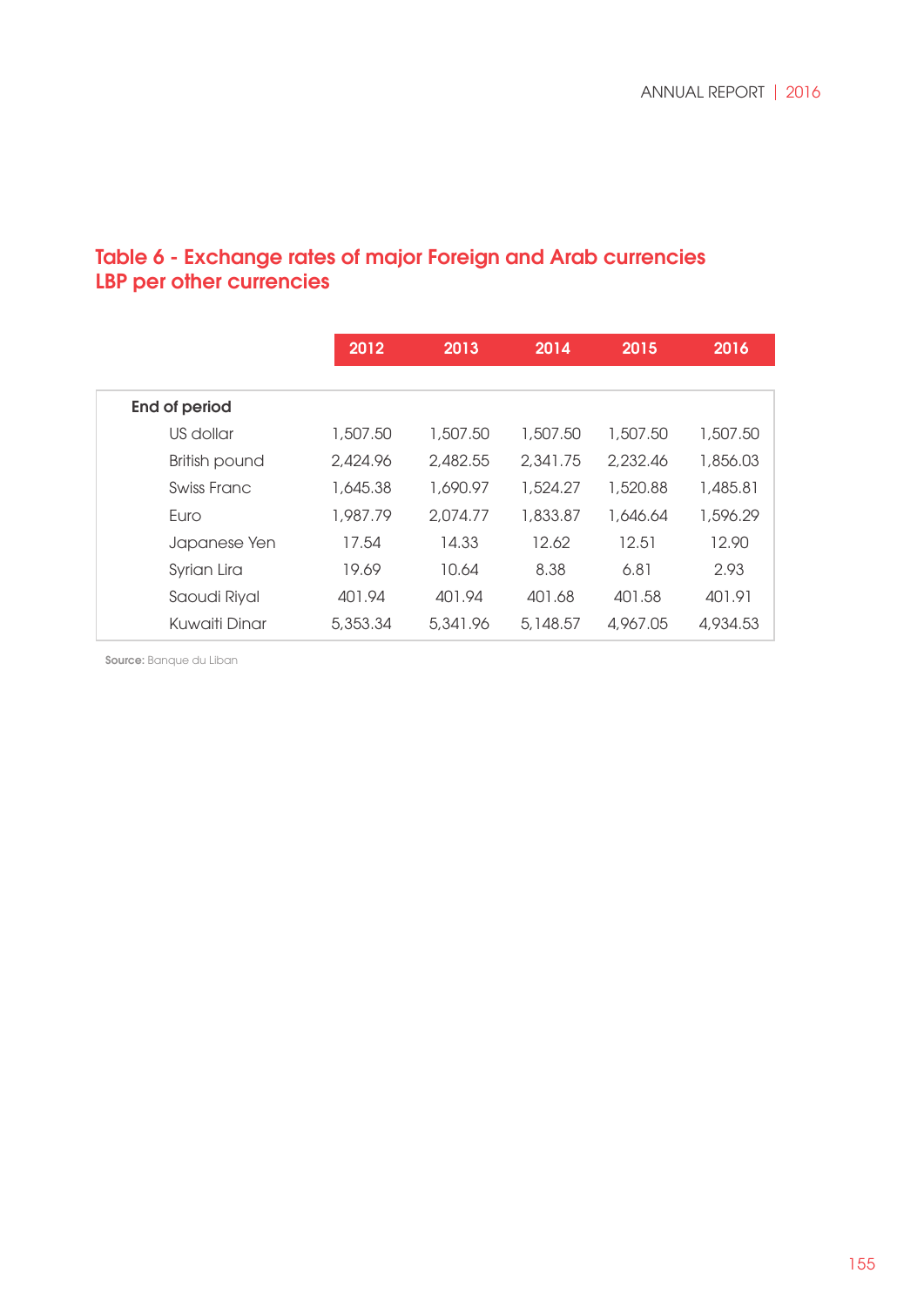|                  |              | on LBP         | on USD       |                | <b>Interbank</b> | <b>LIBOR 3</b> |
|------------------|--------------|----------------|--------------|----------------|------------------|----------------|
|                  | Lending      | <b>Deposit</b> | Lending      | <b>Deposit</b> | rate LBP         | month USD      |
| Dec-12<br>Dec-13 | 7.07<br>7.29 | 5.41<br>5.44   | 6.87<br>6.88 | 2.86<br>2.95   | 2.76<br>2.75     | 0.31<br>0.24   |
|                  |              |                |              |                |                  |                |
| Jan-15           | 7.26         | 5.57           | 6.96         | 3.12           | 2.79             | 0.25           |
| Feb-15           | 7.18         | 5.58           | 7.05         | 3.13           | 2.75             | 0.26           |
| Mar-15           | 6.94         | 5.57           | 7.16         | 3.12           | 2.78             | 0.27           |
| Apr- 15          | 7.10         | 5.61           | 7.08         | 3.16           | 2.84             | 0.28           |
| May-15           | 7.11         | 5.56           | 7.04         | 3.14           | 2.83             | 0.28           |
| Jun-15           | 7.12         | 5.51           | 7.03         | 3.16           | 3.27             | 0.28           |
| Jul-15           | 6.90         | 5.58           | 7.09         | 3.17           | 3.05             | 0.29           |
| Aug-15           | 6.89         | 5.61           | 7.12         | 3.19           | 2.89             | 0.32           |
| Sep $-15$        | 7.08         | 5.57           | 7.19         | 3.14           | 3.05             | 0.33           |
| Oct-15           | 7.13         | 5.67           | 7.05         | 3.20           | 3.03             | 0.32           |
| Nov-15           | 6.93         | 5.56           | 7.15         | 3.17           | 3.03             | 0.37           |
| Dec-15           | 7.45         | 5.56           | 7.06         | 3.17           | 3.03             | 0.54           |
| Jan-16           | 8.28         | 5.52           | 7.34         | 3.22           | 3.00             | 0.62           |
| Feb-16           | 8.18         | 5.57           | 7.31         | 3.22           | 3.05             | 0.62           |
| Mar-16           | 8.62         | 5.59           | 7.36         | 3.27           | 3.06             | 0.63           |
| Apr- 16          | 8.40         | 5.6            | 7.17         | 3.29           | 3.07             | 0.63           |
| May-16           | 8.53         | 5.58           | 7.29         | 3.26           | 3.01             | 0.65           |
| Jun-16           | 8.31         | 5.56           | 7.2          | 3.31           | 3.80             | 0.65           |
| Jul-16           | 8.32         | 5.57           | 7.25         | 3.3            | 3.04             | 0.70           |
| Aug-16           | 8.29         | 5.56           | 7.28         | 3.39           | 3.02             | 0.81           |
| $Sep-16$         | 8.44         | 5.58           | 7.2          | 3.43           | 3.00             | 0.85           |
| Oct-16           | 8.35         | 5.53           | 7.06         | 3.43           | 3.03             | 0.88           |
| Nov-16           | 8.26         | 5.54           | 7.16         | 3.48           | 3.00             | 0.91           |
| Dec-16           | 8.23         | 5.56           | 7.35         | 3.52           | 3.00             | 0.98           |

# Table 7 - Average Interest Rates at Commercial Banks (%)

Sources: Banque du Liban- Société Financière du Liban.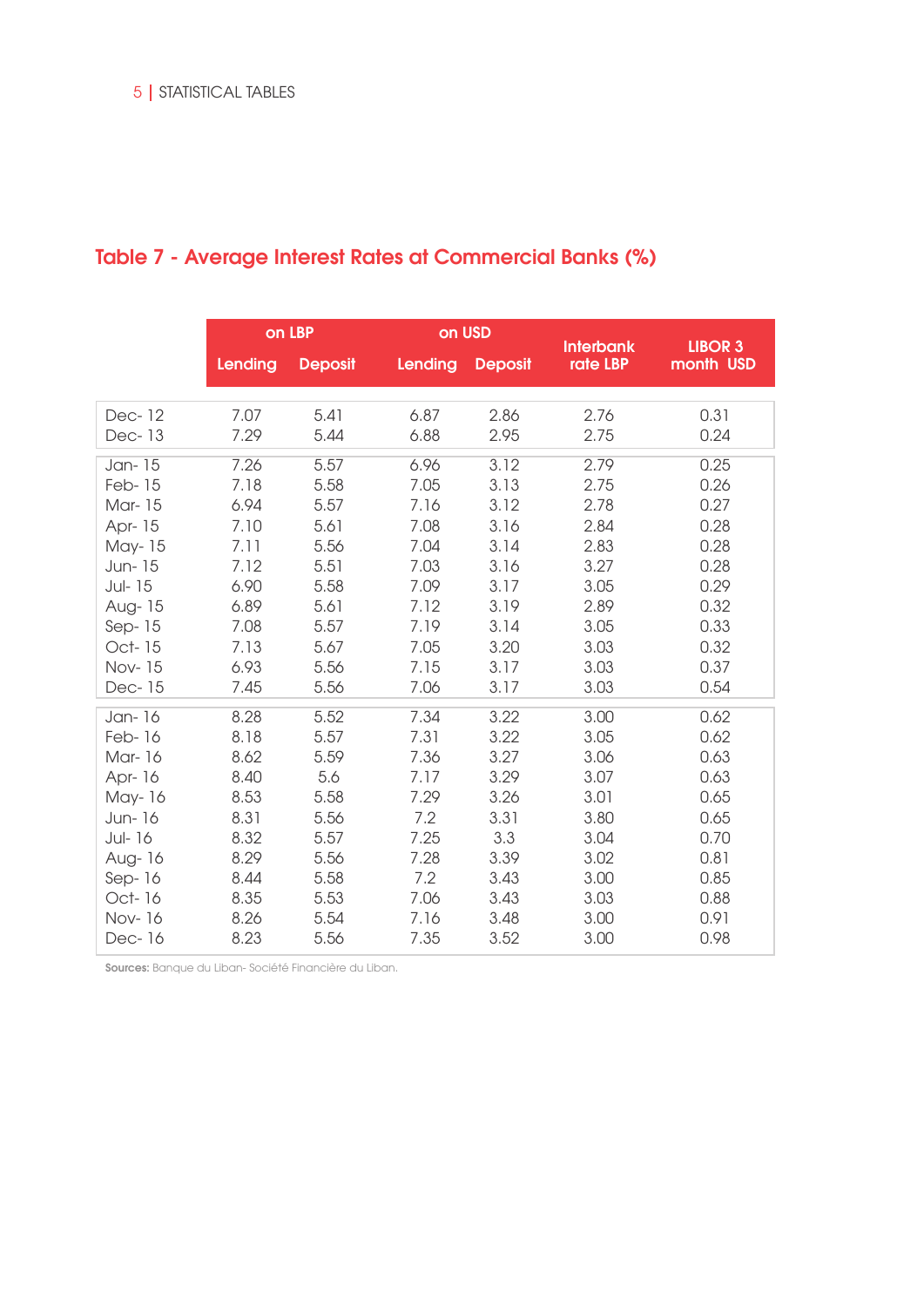## Table 8 (a)- Consolidated Balance Sheet of Commercial Banks (End of period - billion LBP)

| <b>Items</b>                        | 2012    | 2013    | 2014    | 2015    | 2016    |
|-------------------------------------|---------|---------|---------|---------|---------|
|                                     |         |         |         |         |         |
| <b>Assets</b>                       |         |         |         |         |         |
| <b>Reserves</b>                     | 79,604  | 82,533  | 96,314  | 107,021 | 135,305 |
| Vault Cash                          | 425     | 576     | 607     | 693     | 693     |
| Deposits with Central Bank          | 79,179  | 81,957  | 95,707  | 106,329 | 134,612 |
| <b>Claims on Resident Private</b>   |         |         |         |         |         |
| <b>Sector</b>                       | 57,052  | 62,565  | 68,391  | 72,427  | 76,943  |
| in LBP                              | 14,653  | 16,757  | 18,749  | 20,573  | 23,607  |
| in FC                               | 42,399  | 45,808  | 49,642  | 51,854  | 53,335  |
| <b>Claims on Public Sector</b>      | 46,930  | 56,786  | 56,308  | 56,984  | 52,344  |
| Treasury Bills in LBP               | 27,107  | 30,114  | 31,564  | 30,243  | 28,936  |
| Treasury Bills in FC                | 19,720  | 26,544  | 24,588  | 26,600  | 23,191  |
| <b>Other Claims</b>                 | 104     | 128     | 156     | 140     | 218     |
| <b>Foreign Assets</b>               | 39,447  | 40,137  | 36,470  | 35,870  | 34,824  |
| Claims on N.R. Private Sector 8,452 |         | 8,862   | 8,339   | 9,316   | 9,256   |
| Claims on N.R. Banks                | 21,702  | 21,041  | 18,342  | 17,422  | 16,945  |
| Other Foreign Assets                | 9,293   | 10,235  | 9,789   | 9,132   | 8,623   |
| <b>Fixed Assets</b>                 | 5,566   | 5,921   | 6,574   | 7,361   | 7,857   |
| <b>Unclassified Assets</b>          | 363     | 526     | 806     | 716     | 726     |
| <b>Total</b>                        | 228,963 | 248,468 | 264,863 | 280,379 | 307,999 |

Source: Banque du Liban.

N.R = Non Resident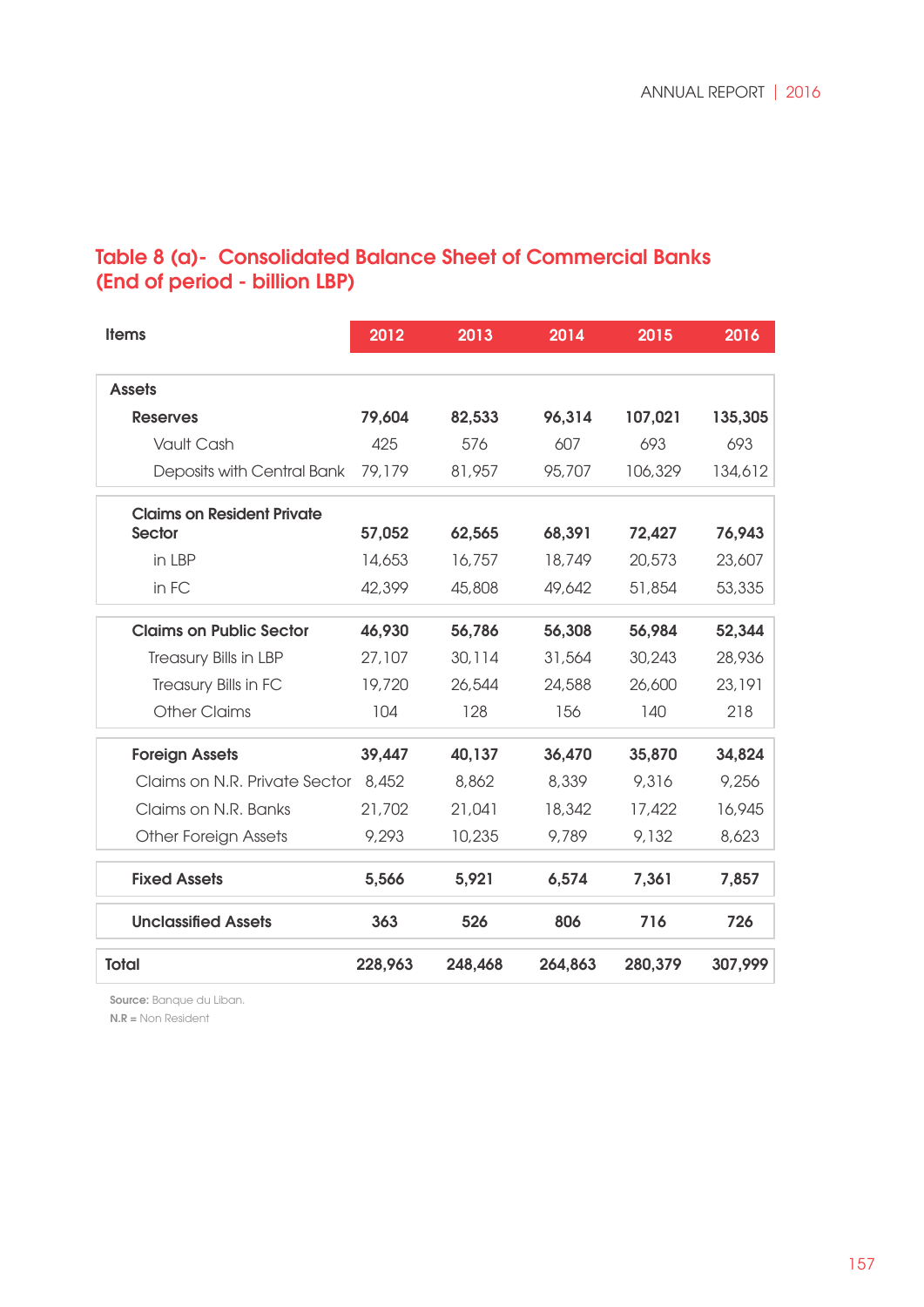## Table 8 (b) - Consolidated Balance Sheet of Commercial Banks (End of period - billion LBP)

| <b>Items</b>                                    | 2012    | 2013    | 2014    | 2015    | 2016    |
|-------------------------------------------------|---------|---------|---------|---------|---------|
| <b>Liabilities</b>                              |         |         |         |         |         |
|                                                 |         |         |         |         |         |
| <b>Resident Private Sector Deposits 152,124</b> |         | 162,396 | 172,041 | 180,489 | 193,765 |
| Demand Deposits in LBP                          | 3,808   | 4,144   | 4,564   | 4,907   | 5,437   |
| Other Deposits in LBP                           | 57,491  | 60,328  | 64,278  | 68,678  | 71,467  |
| Deposits in FC                                  | 90,825  | 97,924  | 103,199 | 106,904 | 116,861 |
| <b>Public Sector Deposits</b>                   | 4,008   | 4,463   | 4,842   | 5,074   | 5,956   |
| <b>N.R. Private Sector Deposits</b>             | 36,311  | 42,934  | 45,680  | 48,026  | 51,196  |
| in LBP                                          | 4,997   | 5,063   | 5,815   | 6,680   | 6,827   |
| in FC                                           | 31,314  | 37,871  | 39,866  | 41,346  | 44,369  |
| <b>N.R Financial Sector Deposits</b>            | 8,897   | 7,555   | 8,795   | 9,864   | 9,467   |
| <b>Bonds</b>                                    | 396     | 398     | 352     | 412     | 408     |
| <b>Capital Accounts</b>                         | 19,058  | 21,410  | 23,719  | 25,131  | 27,497  |
| Core Capital                                    | 17,895  | 19,619  | 21,954  | 23,300  | 25,660  |
| <b>Supplementary Capital</b>                    | 1,163   | 1,791   | 1,765   | 1,831   | 1,838   |
| <b>Unclassified Liabilities</b>                 | 8,169   | 9,312   | 9,434   | 11,383  | 19,708  |
| <b>Total</b>                                    | 228,963 | 248,468 | 264,863 | 280,379 | 307,999 |

Source: Banque du Liban.

N.R= Non resident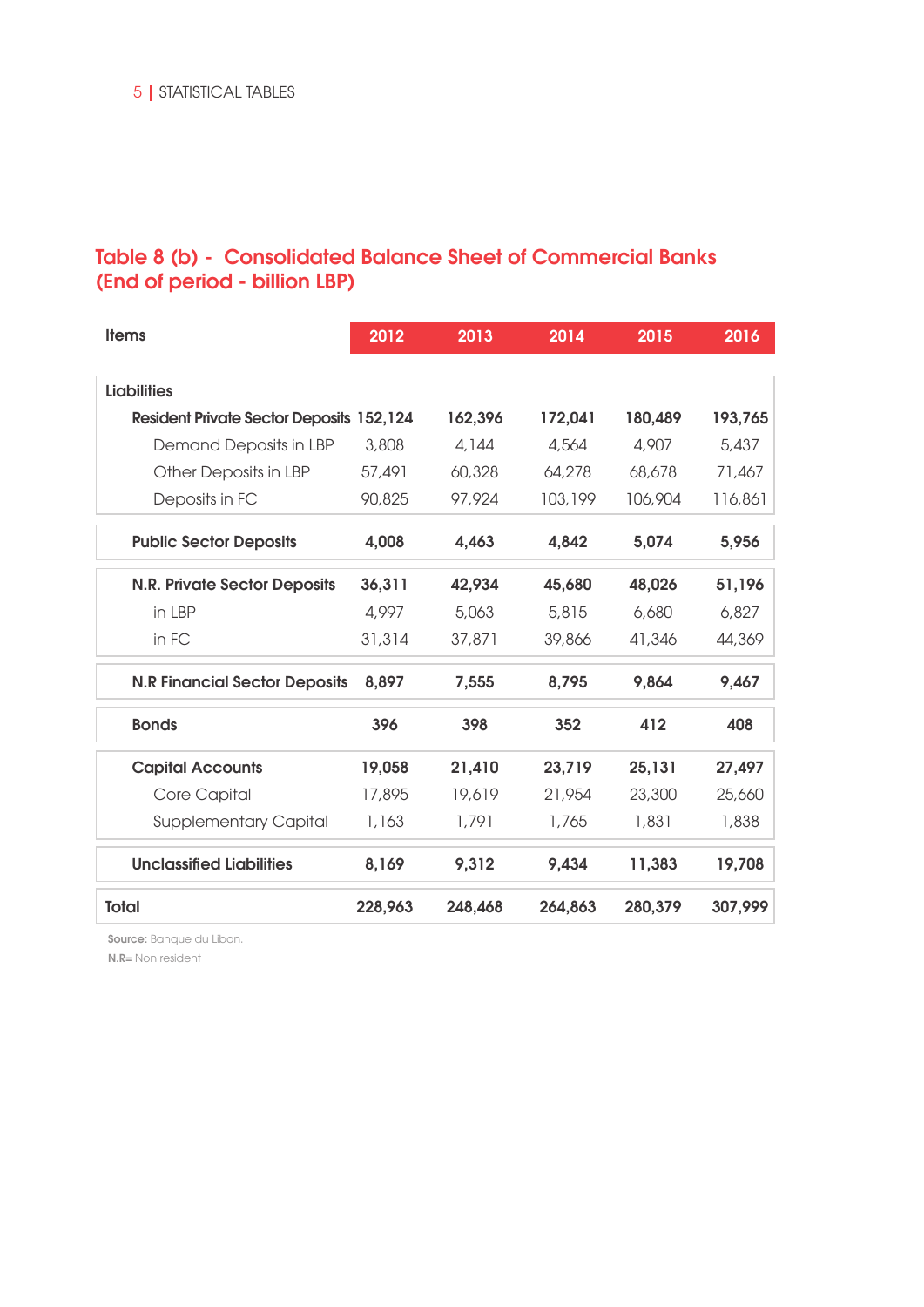## Table 9 - Evolution of the Main Items of commercial banks Consolidated Balance Sheet (End of period, billion LBP)

|                                   | 2012    | 2013    | 2014    | 2015    | 2016    |
|-----------------------------------|---------|---------|---------|---------|---------|
|                                   |         |         |         |         |         |
| <b>Total Deposits of Resident</b> |         |         |         |         |         |
| & N.R. Private Sector             | 188,435 | 205,330 | 217,721 | 228,515 | 244,961 |
| Change %                          |         | 9.0     | 6.0     | 5.0     | 7.2     |
| <b>Total Claims on Resident</b>   |         |         |         |         |         |
| & N.R. Private Sector             | 65,504  | 71,427  | 76,730  | 81,743  | 86,198  |
| Change %                          |         | 9.0     | 7.4     | 6.5     | 5.5     |
| Claims on Public Sector           | 46,930  | 56,786  | 56,308  | 56,984  | 52,344  |
| Change %                          |         | 21.0    | (0.8)   | 1.2     | (8.1)   |
| Claims on N.R. Banks              | 21,702  | 21,041  | 18,342  | 17,422  | 16,945  |
| Change %                          |         | (3.0)   | (12.8)  | (5.0)   | (2.7)   |
| Deposits with Central Bank        | 79,179  | 81,957  | 95,707  | 106,329 | 134,612 |
| Change %                          |         | 3.5     | 16.8    | 11.1    | 26.6    |
| <b>Capital Accounts</b>           | 19,058  | 21,410  | 23,719  | 25,131  | 27,497  |
| Change %                          |         | 12.3    | 10.8    | 6.0     | 9.4     |
| <b>Total Assets</b>               | 228,963 | 248,468 | 264,863 | 280,379 | 307,999 |
| Change %                          |         | 8.5     | 6.6     | 5.9     | 9.9     |

Source: Banque du Liban.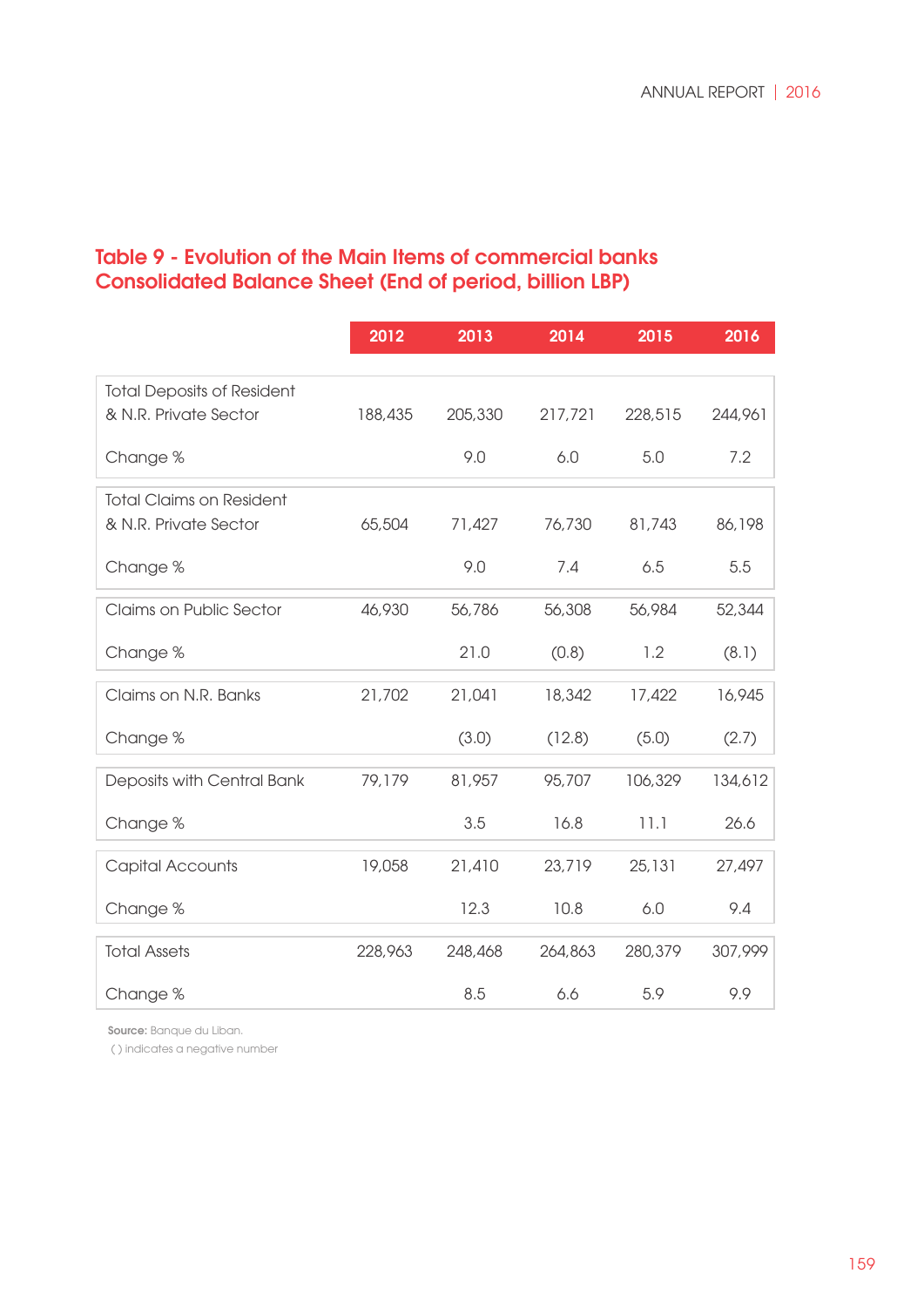# Table 10 - Banks' Expenses & Income Distribution

|                                                                            | 2014   | <b>In LBP Billion</b><br>2015 | 2016   | in % of total<br>2014<br>2015<br>2016 |       |       |
|----------------------------------------------------------------------------|--------|-------------------------------|--------|---------------------------------------|-------|-------|
| <b>Expenses</b>                                                            |        |                               |        |                                       |       |       |
| Interest paid                                                              | 9,212  | 10,020                        | 10,866 | 68.5                                  | 68.7  | 65.3  |
| Net provisions                                                             | 294    | 323                           | 262    | 2.2                                   | 2.2   | 1.6   |
| <b>Staff Expenses</b>                                                      | 1,913  | 2,025                         | 2,196  | 14.2                                  | 13.9  | 13.2  |
| General operating<br>expenses                                              | 1,317  | 1,447                         | 2,290  | 9.8                                   | 9.9   | 13.8  |
| Depreciation and net<br>provisions/Dividends on<br>tangible and intangible |        |                               |        |                                       |       |       |
| assets                                                                     | 214    | 240                           | 262    | 1.6                                   | 1.6   | 1.6   |
| Income tax                                                                 | 493    | 537                           | 776    | 3.7                                   | 3.7   | 4.7   |
| <b>Total</b>                                                               | 13,443 | 14,592                        | 16,652 | 100.0                                 | 100.0 | 100.0 |
| <b>Income</b>                                                              |        |                               |        |                                       |       |       |
| <b>Interest Received</b>                                                   | 13,709 | 14,849                        | 15,990 | 85.5                                  | 85.3  | 81.9  |
| Net commissions received,<br>operating & other income                      | 2,294  | 2,515                         | 3,555  | 14.3                                  | 14.5  | 18.2  |
| Net extraordinary income                                                   | 30     | 39                            | (29)   | 0.2                                   | 0.2   | (0.1) |
| <b>Total</b>                                                               | 16,033 | 17,403                        | 19,516 | 100.0                                 | 100.0 | 100.0 |
| <b>Net Profit</b>                                                          | 2,590  | 2,811                         | 2,864  |                                       |       |       |

Source: Banque du Liban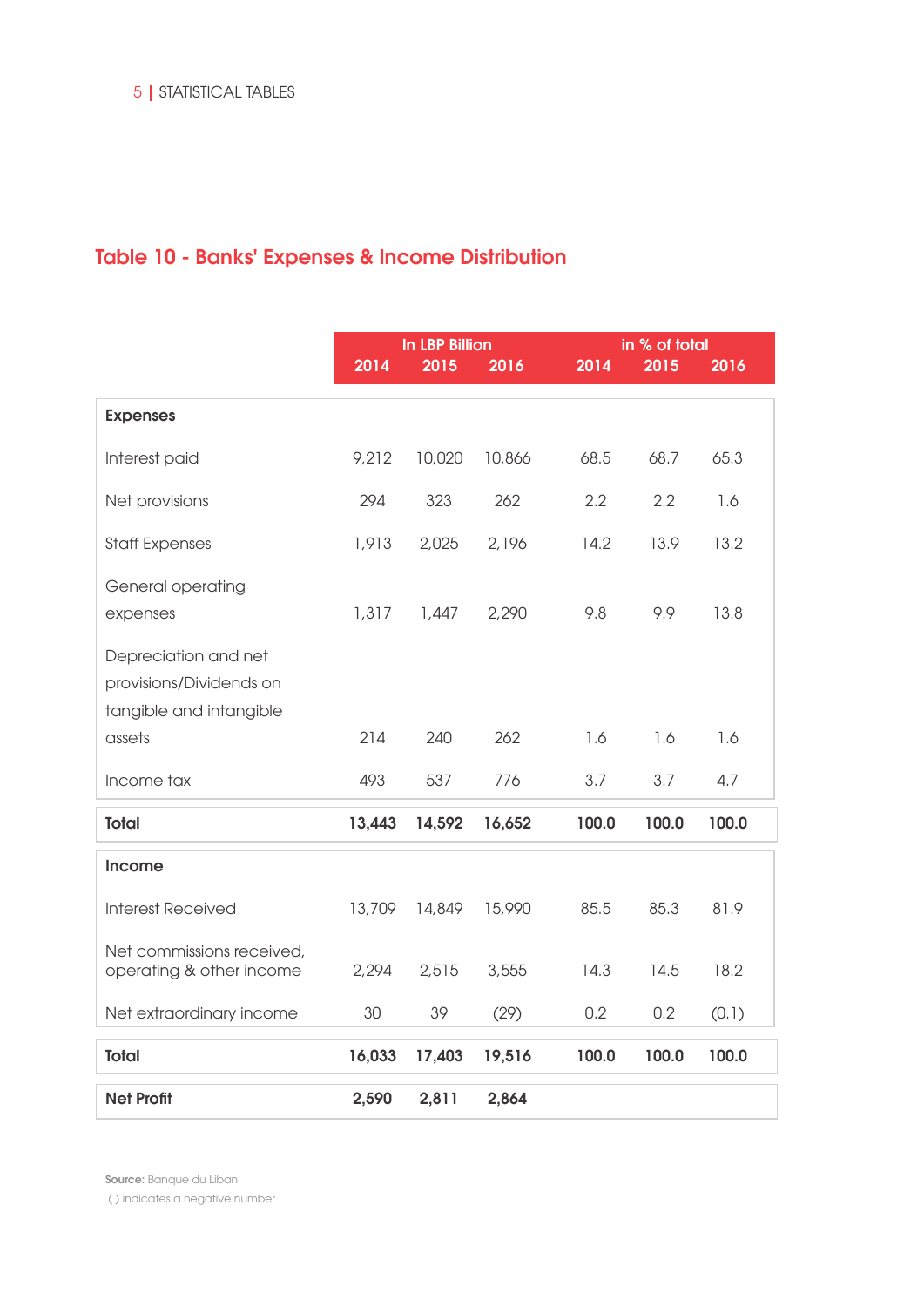## Table 11 - Consolidated Profit and Loss Accounts of all banks operating in Lebanon

|                                         | <b>In LBP Billion</b> |        |        | in % of total |           |  |
|-----------------------------------------|-----------------------|--------|--------|---------------|-----------|--|
|                                         | $\sqrt{2014}$         | 2015   | 2016   | 2015/2014     | 2016/2015 |  |
|                                         |                       |        |        |               |           |  |
| 1-Interest Received                     | 13,709                | 14,849 | 15,990 | 8.3           | 7.7       |  |
| 2-Interest Paid                         | 9,212                 | 10,020 | 10,866 | 8.8           | 8.4       |  |
|                                         |                       |        |        |               |           |  |
| 3 - Interest margin (1-2)               | 4,497                 | 4,829  | 5,124  | 7.4           | 6.1       |  |
|                                         |                       |        |        |               |           |  |
| 4 -Net Provisions for doubtful debt 294 |                       | 323    | 262    | 9.9           | (18.9)    |  |
| 5 - Net Interest received (3-4)         | 4,203                 | 4,506  | 4,862  | 7.2           | 7.9       |  |
|                                         |                       |        |        |               |           |  |
| 6 -Net Commissions received             |                       |        |        |               |           |  |
| & other operating income                | 2,294                 | 2,515  | 3,555  | 9.6           | 41.4      |  |
| 7 - Net Financial Income (5+6)          | 6,497                 | 7,021  | 8,417  | 8.1           | 19.9      |  |
|                                         |                       |        |        |               |           |  |
| 8-Staff Expenses                        | 1,913                 | 2,025  | 2,196  | 5.9           | 8.4       |  |
|                                         |                       |        |        |               |           |  |
| 9-Other operating charges               | 1,317                 | 1,447  | 2,290  | 9.9           | 58.3      |  |
| 10-Depreciation and net                 |                       |        |        |               |           |  |
| provisions/Dividends on                 |                       |        |        |               |           |  |
| tangible and intangible assets 214      |                       | 240    | 262    | 12.1          | 9.2       |  |
|                                         |                       |        |        |               |           |  |
| 11 - Ordinary profits before            |                       |        |        |               |           |  |
| taxes (7-8-9-10)                        | 3,053                 | 3,309  | 3,669  | 8.4           | 10.9      |  |
|                                         |                       |        |        |               |           |  |
| 12-Net Extraordinary income             | 30                    | 39     | (29)   | 30.0          |           |  |
| 13 - Profits before taxes (11+12)       | 3,083                 | 3,348  | 3,640  | 8.6           | 8.7       |  |
|                                         |                       |        |        |               |           |  |
| 14-Income tax                           | 493                   | 537    | 776    | 8.9           | 44.5      |  |
| 15 - Net profit after tax               |                       |        |        |               |           |  |
| $(13-14)$                               | 2,589                 | 2,811  | 2,864  | 8.6           | 1.9       |  |
|                                         |                       |        |        |               |           |  |

Source: Banque du Liban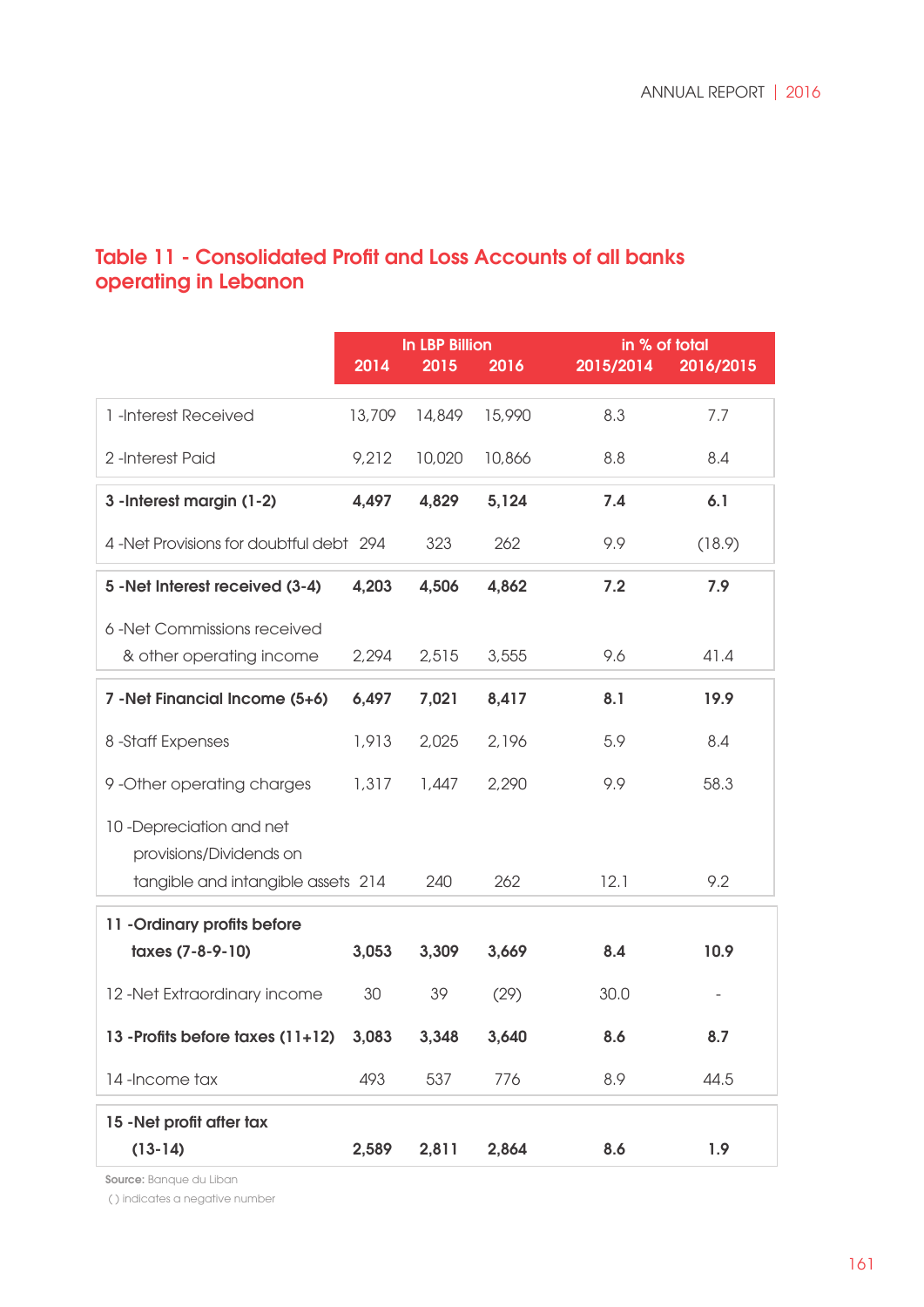## Table 12 - Evolution of Deposits and Claims at Banks (End of period)

| In Lebanese Pounds (billion LBP)    | 2012   | 2013   | 2014   | 2015   | 2016    |
|-------------------------------------|--------|--------|--------|--------|---------|
| Deposits of Resident and            |        |        |        |        |         |
| N.R. Private Sector                 | 66,296 | 69,535 | 74,656 | 80,265 | 83,731  |
| Change %                            |        | 4.9    | 7.4    | 7.5    | 4.3     |
| <b>Claims on Resident Private</b>   |        |        |        |        |         |
| Sector                              | 14,653 | 16,757 | 18,749 | 20,573 | 23,607  |
| Change %                            |        | 14.4   | 11.9   | 9.7    | 14.7    |
| Claims / Deposits (%)               | 22.1   | 24.1   | 25.1   | 25.6   | 28.2    |
| In Foreign Currencies (USD million) |        |        |        |        |         |
| Deposits of Resident and N.R.       |        |        |        |        |         |
| Private sector                      | 81,021 | 90,080 | 94,902 | 98,342 | 106,952 |
| Change %                            |        | 11.2   | 5.4    | 3.6    | 8.8     |
| Claims on Resident and N.R.         |        |        |        |        |         |
| <b>Private Sector</b>               | 33,732 | 36,265 | 38,462 | 40,577 | 41,520  |
| Change %                            |        | 7.5    | 6.1    | 5.5    | 2.3     |
| Claims / Deposits (%)               | 41.6   | 40.3   | 40.5   | 41.3   | 38.8    |

Source: Banque du Liban

N.R = Non Resident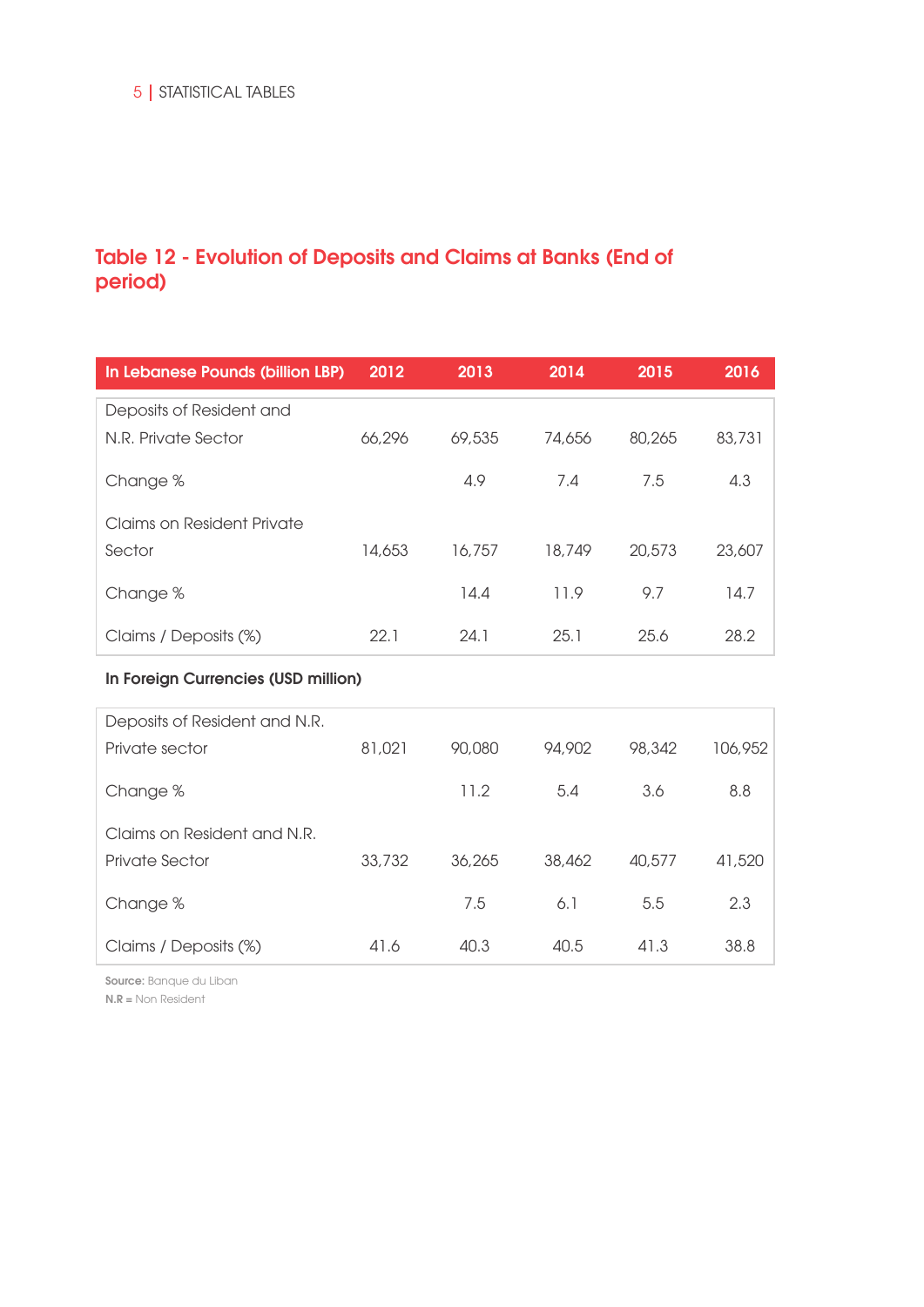# Table 13 - Concentration of Banking Activity - End of 2015 (%)

|                            | <b>Assets</b> | <b>Deposits</b> | <b>Credits</b> |
|----------------------------|---------------|-----------------|----------------|
|                            |               |                 |                |
| <b>First Five Groups</b>   | 56.1          | 57.0            | 57.2           |
| <b>First Ten Groups</b>    | 82.2          | 82.6            | 81.0           |
| <b>First twenty Groups</b> | 94.1          | 94.9            | 94.3           |
| <b>First Thirty Groups</b> | 98.5          | 98.6            | 98.6           |
| <b>All Banks</b>           | 100.0         | 100.0           | 100.0          |

#### **Total Assets**



Source: BILANBANQUES 2016.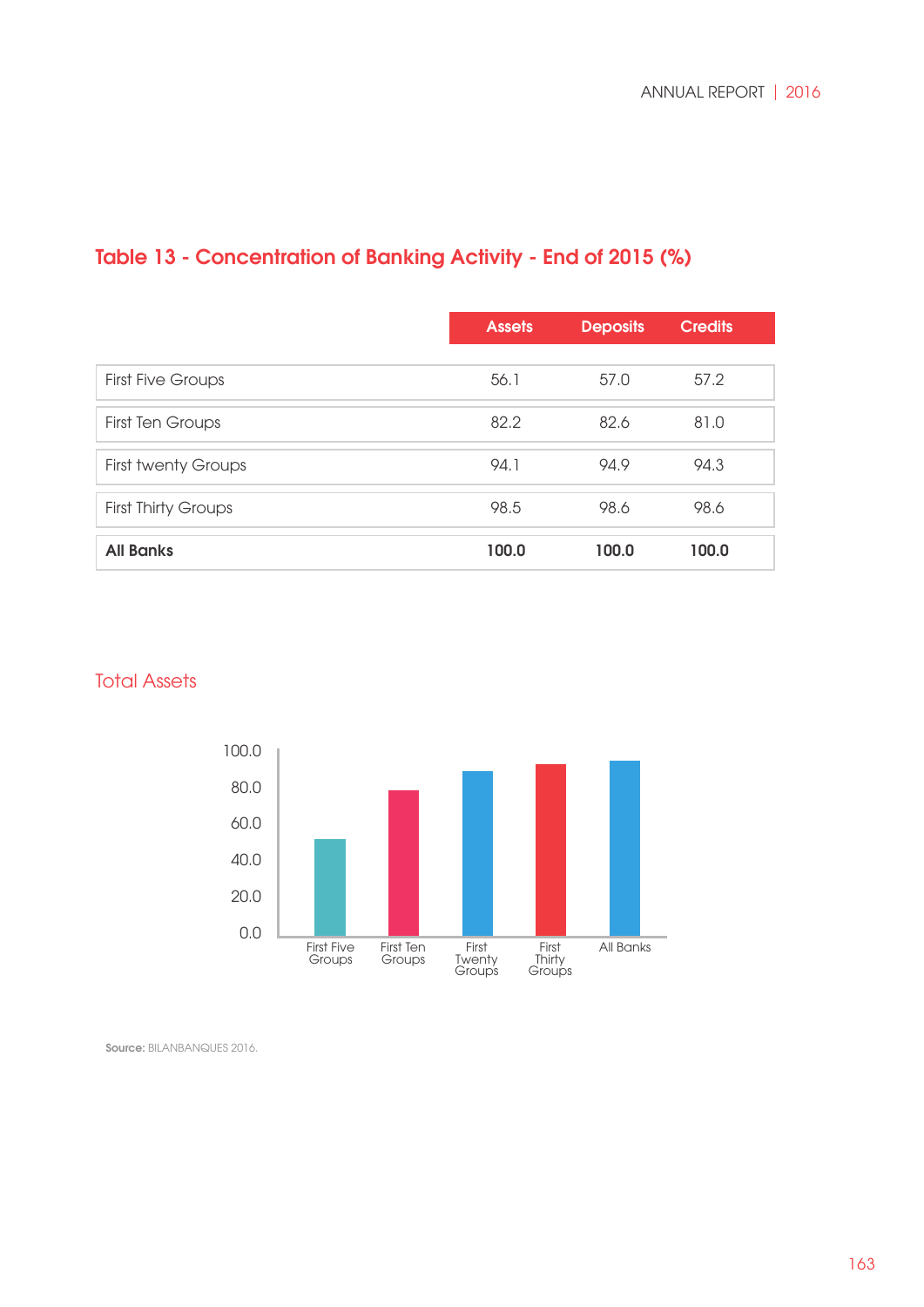# Table 14 - Regional Distribution of Bank Deposits (eop, %)

|                  |            | by region | by depositor |            |
|------------------|------------|-----------|--------------|------------|
| <b>Region</b>    | $Dec - 15$ | Dec - 16  | Dec - 15     | $Dec - 16$ |
| Beirut & Suburbs | 68.98      | 69.42     | 48.30        | 47.97      |
| Mount Lebanon    | 13.91      | 13.80     | 18.57        | 18.72      |
| Bekaa            | 4.83       | 4.65      | 8.71         | 8.75       |
| South Lebanon    | 6.55       | 6.46      | 12.30        | 12.47      |
| North Lebanon    | 5.73       | 5.67      | 12.12        | 12.09      |
| <b>Total</b>     | 100.00     | 100.00    | 100.00       | 100.00     |

# Regional Distribution of Bank Credits (eop, %)

|                  | by region |                 | by beneficiary |          |
|------------------|-----------|-----------------|----------------|----------|
| <b>Region</b>    | Dec - 15  | <b>Dec</b> - 16 | $Dec - 15$     | Dec - 16 |
| Beirut & Suburbs | 76.46     | 75.65           | 54.71          | 54.23    |
| Mount Lebanon    | 11.83     | 12.33           | 17.57          | 18.04    |
| Bekaa            | 3.06      | 3.07            | 7.06           | 7.12     |
| South Lebanon    | 4.53      | 4.69            | 9.87           | 9.93     |
| North Lebanon    | 4.12      | 4.26            | 10.79          | 10.68    |
| <b>Total</b>     | 100.00    | 100.00          | 100.00         | 100.00   |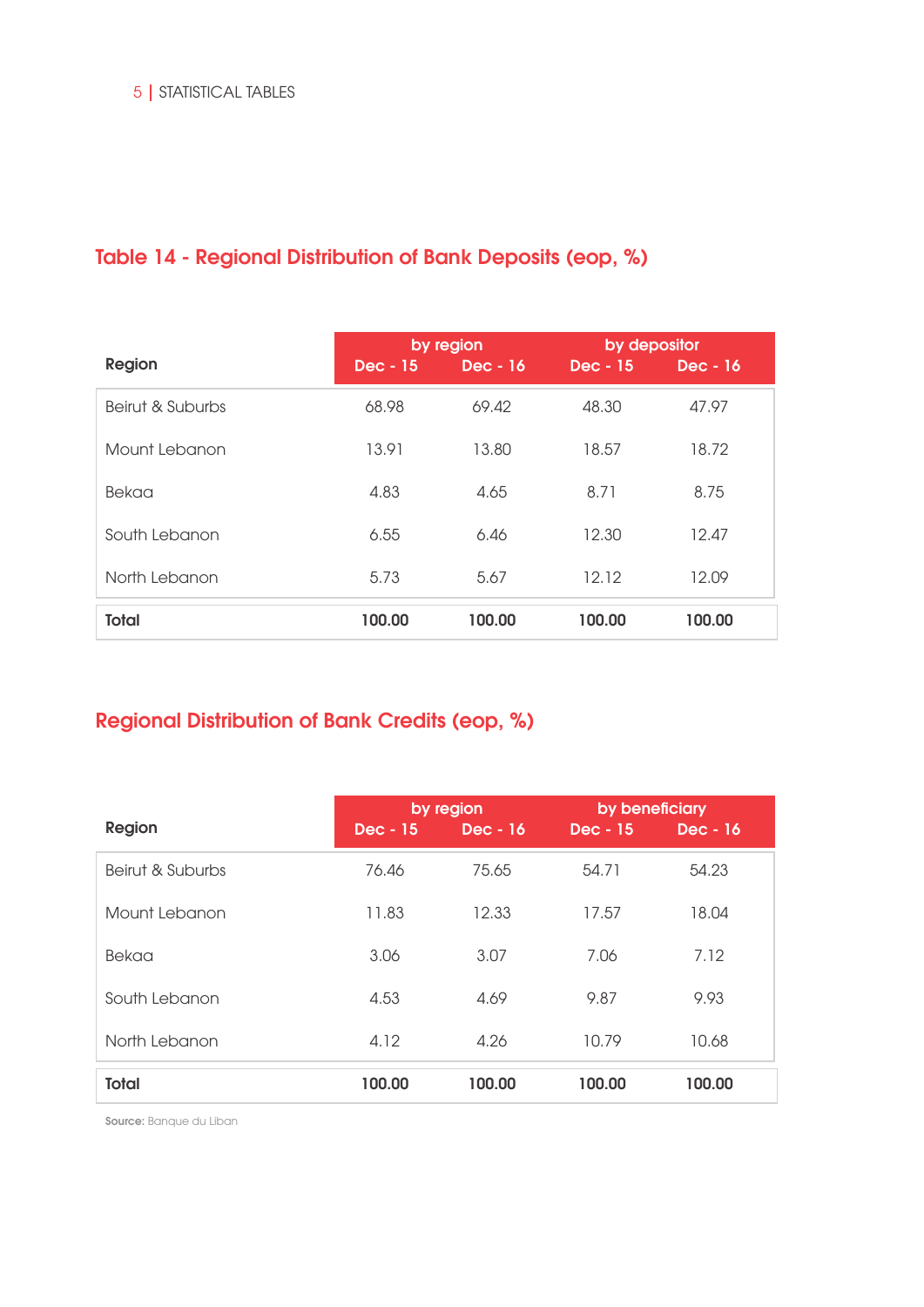|                                    | Dec - 15 |        | <b>Dec-16</b> |        |
|------------------------------------|----------|--------|---------------|--------|
|                                    | number   | %      | number        | %      |
| Less than 5 millions LBP           | 63,256   | 11.09  | 71,725        | 12.08  |
| Between 5 et 25 millions LBP       | 303,006  | 53.15  | 305,968       | 51.53  |
| Between 25 et 100 millions LBP     | 116,426  | 20.42  | 119,945       | 20.20  |
| Between 100 et 500 millions LBP    | 72.412   | 12.70  | 80,368        | 13.54  |
| Between 500 et 1000 millions LBP   | 6.892    | 1.21   | 7.379         | 1.24   |
| Between 1000 et 5000 millions LBP  | 5.722    | 1.00   | 5,806         | 0.98   |
| Between 5000 et 10000 millions LBP | 1.192    | 0.21   | 1,230         | 0.21   |
| More than 10000 millions LBP       | 1,234    | 0.22   | 1,337         | 0.23   |
| <b>Total</b>                       | 570,140  | 100.00 | 593,758       | 100.00 |

## Table 15 - Disrtibution of Beneficiaries by Credit Range (end of period)

## Distribution of Utilized Credit Amount by Credit Range (End of period - billion LBP)

|                                    | Dec - 15 |        | <b>Dec-16</b> |        |
|------------------------------------|----------|--------|---------------|--------|
|                                    | value    | %      | value         | %      |
| Less than 5 millions LBP           | 136      | 0.15   | 152           | 0.16   |
| Between 5 et 25 millions LBP       | 3,836    | 4.13   | 3,847         | 3.97   |
| Between 25 et 100 millions LBP     | 5,467    | 5.89   | 5,684         | 5.87   |
| Between 100 et 500 millions LBP    | 14,421   | 15.54  | 15,992        | 16.52  |
| Between 500 et 1000 millions LBP   | 4,728    | 5.10   | 5,060         | 5.23   |
| Between 1000 et 5000 millions LBP  | 12,206   | 13.16  | 12,381        | 12.79  |
| Between 5000 et 10000 millions LBP | 8,488    | 9.15   | 8,566         | 8.85   |
| More than 10000 millions LBP       | 43,491   | 46.88  | 45,099        | 46.60  |
| Total                              | 92,773   | 100.00 | 96,781        | 100.00 |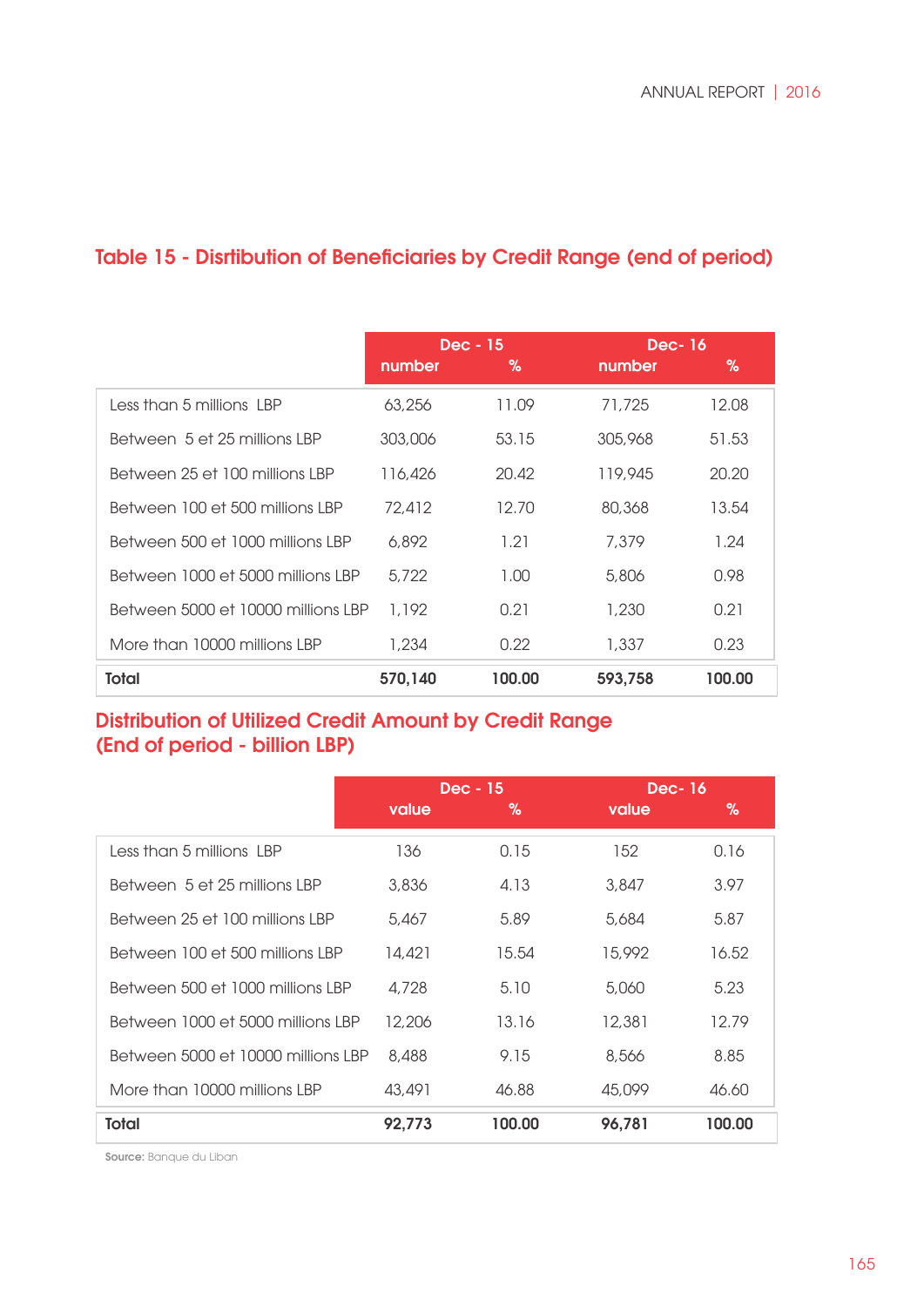## Table 16 - Sectorial Distibution of Utilized Credits in the Finacial Sector (2012 - 2016, eop)

|                          | <b>Value, LBP billion</b> |        |        |        |        |
|--------------------------|---------------------------|--------|--------|--------|--------|
| Economic Sector          | 2012                      | 2013   | 2014   | 2015   | 2016   |
| Agriculture              | 683                       | 824    | 994    | 1.064  | 1,146  |
| Industry                 | 8.438                     | 9,007  | 9,320  | 9,398  | 9,517  |
| Construction             | 12,267                    | 13,840 | 14,471 | 16,335 | 17,414 |
| Trade & Services         | 25,414                    | 27,501 | 29,373 | 30,991 | 31,346 |
| Financial Intermediation | 5,127                     | 4.316  | 5.171  | 5.458  | 5,169  |
| <b>Others</b>            | 2,209                     | 2,082  | 2,214  | 2,468  | 2,527  |
| <b>Individuals</b>       | 19,368                    | 22,207 | 24,911 | 27,060 | 29,662 |
| <b>Total</b>             | 73,506                    | 79,777 | 86,454 | 92,773 | 96,781 |

|                          | In % of Total |        |        |        |        |
|--------------------------|---------------|--------|--------|--------|--------|
| <b>Economic Sector</b>   | 2012          | 2013   | 2014   | 2015   | 2016   |
| Agriculture              | 0.93          | 1.03   | 1.15   | 1.15   | 1.18   |
| Industry                 | 11.48         | 11.29  | 10.78  | 10.13  | 9.83   |
| Construction             | 16.69         | 17.35  | 16.74  | 17.61  | 17.99  |
| Trade & Services         | 34.57         | 34.47  | 33.98  | 33.41  | 32.39  |
| Financial Intermediation | 6.97          | 5.41   | 5.98   | 5.88   | 5.34   |
| Others                   | 3.01          | 2.61   | 2.56   | 2.66   | 2.61   |
| <b>Individuals</b>       | 26.35         | 27.84  | 28.81  | 29.17  | 30.65  |
| <b>Total</b>             | 100.00        | 100.00 | 100.00 | 100.00 | 100.00 |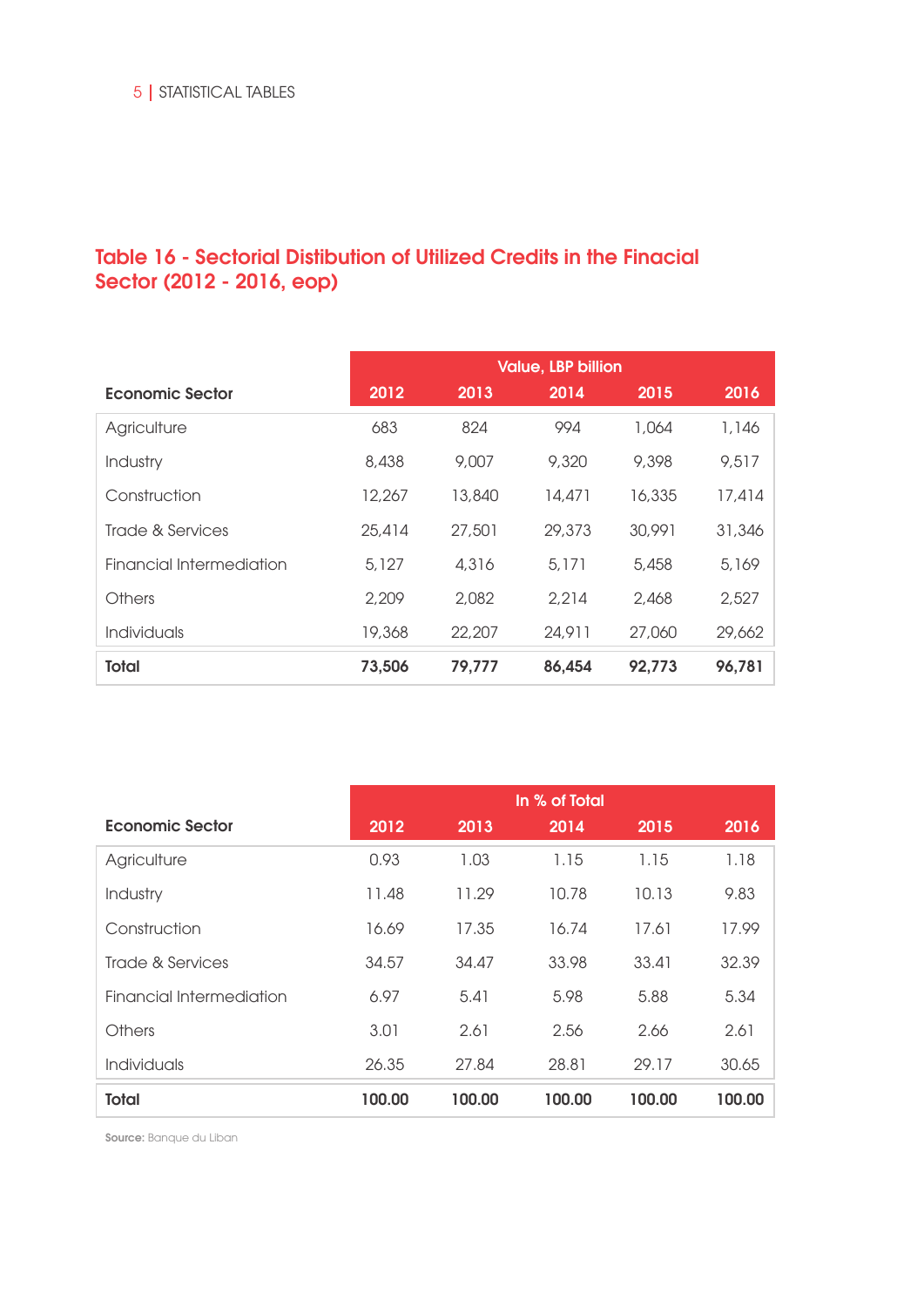## Table 17 - Checks Cleared in Lebanese Pounds (Number in thousands, value in LBP billion)

|              |        |        | <b>Number</b> |        |        |
|--------------|--------|--------|---------------|--------|--------|
|              | 2012   | 2013   | 2014          | 2015   | 2016   |
|              |        |        |               |        |        |
| <b>Total</b> | 3,628  | 3,917  | 4,021         | 4,117  | 4,286  |
|              |        |        |               |        |        |
|              |        |        | <b>Value</b>  |        |        |
|              | 2012   | 2013   | 2014          | 2015   | 2016   |
|              |        |        |               |        |        |
| <b>Total</b> | 22,574 | 25,694 | 27,349        | 28,210 | 29,985 |

## Average value of checks cleared in LBP (In thousands of LBP)

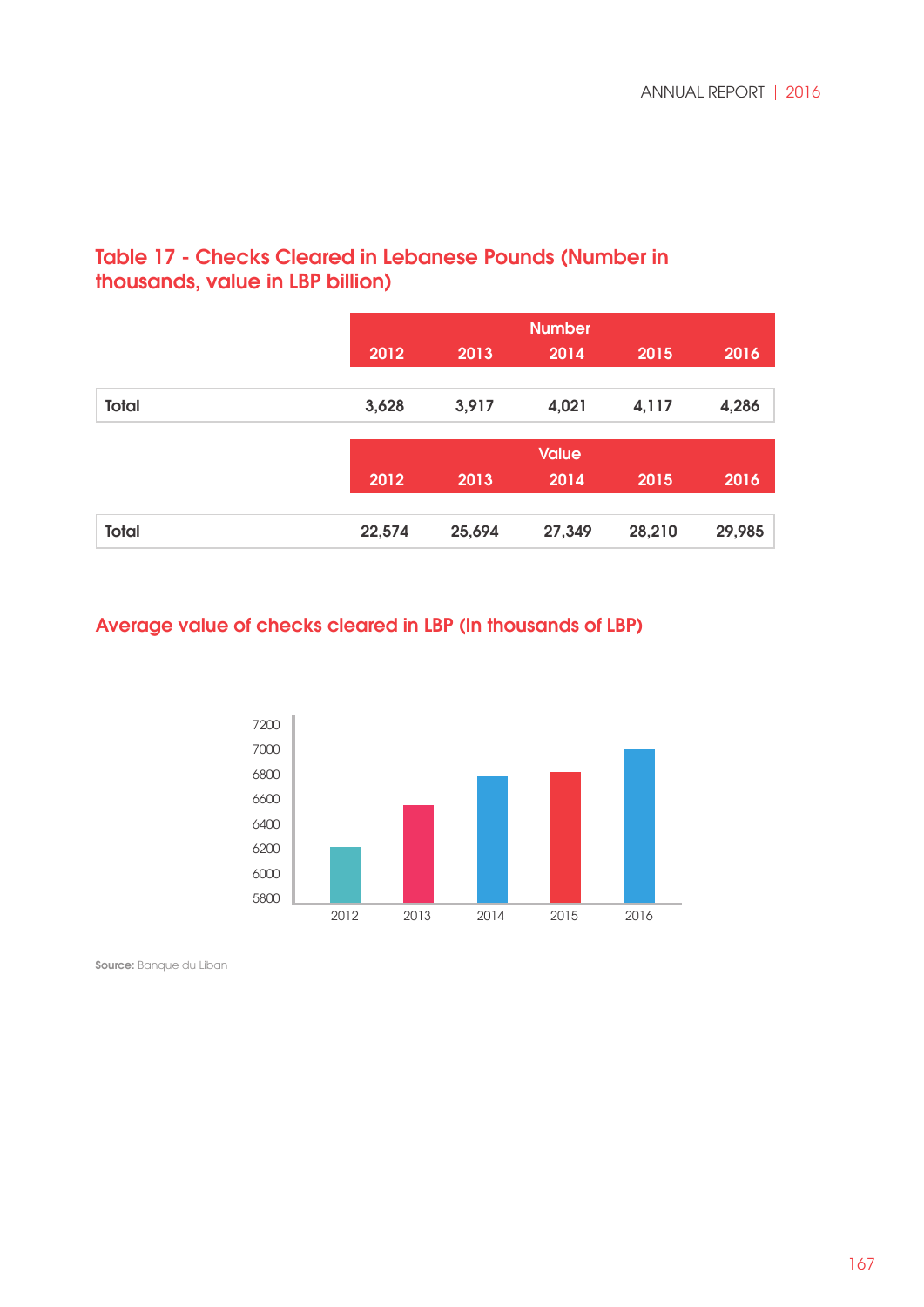## Table 18 - Checks Cleared in Foreign Currencies (Number in thousands, value in USD million)

|              |        | <b>Number</b> |              |        |        |  |
|--------------|--------|---------------|--------------|--------|--------|--|
|              | 2012   | 2013          | 2014         | 2015   | 2016   |  |
|              |        |               |              |        |        |  |
| <b>Total</b> | 9,465  | 9,321         | 8,943        | 8,394  | 8,033  |  |
|              |        |               |              |        |        |  |
|              |        |               | <b>Value</b> |        |        |  |
|              | 2012   | 2013          | 2014         | 2015   | 2016   |  |
|              |        |               |              |        |        |  |
| <b>Total</b> | 56,035 | 55,304        | 56,331       | 50,831 | 48,144 |  |

## Average value of checks cleared in FC (In U.S.\$)

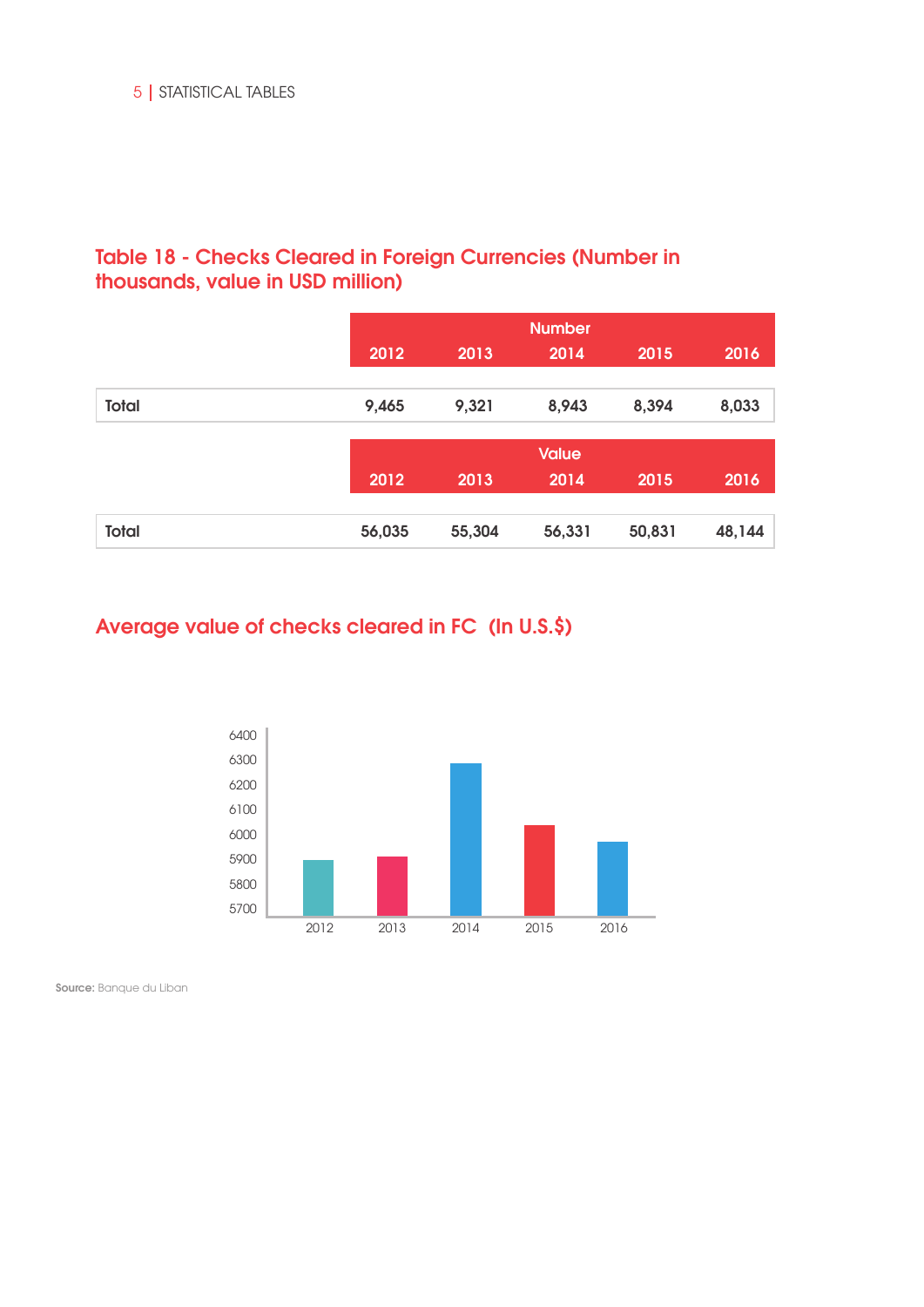## Table 19 - Distribution of Commercial Banks Branches in **Lebanon**

|                                   | 2012 | 2013 | 2014  | 2015  | 2016  |
|-----------------------------------|------|------|-------|-------|-------|
| Number of operating banks         | 71   | 73   | 71    | 69    | 67    |
| Commercial                        | 54   | 56   | 55    | 53    | 50    |
| Investment                        | 17   | 17   | 16    | 16    | 17    |
| <b>Number of Commercial banks</b> |      |      |       |       |       |
| <b>branches</b>                   | 962  | 985  | 1,020 | 1,039 | 1,056 |
| Beirut & Suburbs                  | 514  | 529  | 548   | 558   | 567   |
| Mount Lebanon                     | 182  | 187  | 194   | 199   | 203   |
| North Lebanon                     | 98   | 97   | 101   | 102   | 103   |
| South Lebanon                     | 103  | 106  | 109   | 112   | 115   |
| Bekaa                             | 65   | 66   | 68    | 68    | 68    |

## Geographical distribution of Commercial Banks Branches 2016

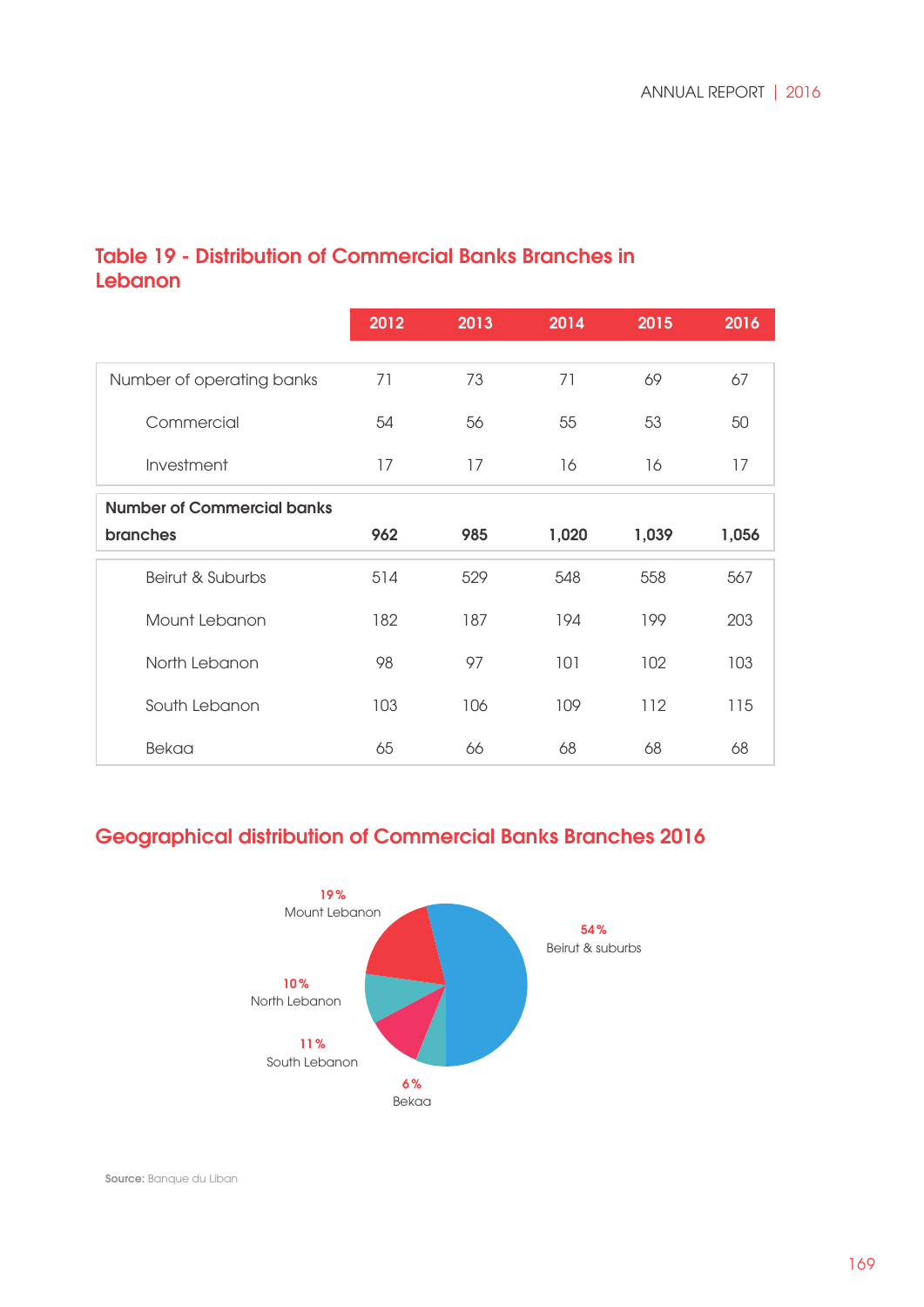#### Table 20 - Foreign Presence of Lebanese Banks (Valid till March 2017 ,10)

| <b>Bank's Name abroad</b>                            | <b>Type of Branch</b>            | <b>City</b>    | <b>Country</b> |
|------------------------------------------------------|----------------------------------|----------------|----------------|
|                                                      |                                  |                |                |
| FRANSABANK (Syria) S.A.                              | Subsidiary to Fransabank s.a.l.  | Damascus       | Syria          |
| FRANSABANK (France) S.A.                             | Subsidiary to Fransabank s.a.l.  | Paris          | France         |
| FRANSABANK (El-Djazair) S.P.A.                       | Subsidiary to Fransabank s.a.l.  | <b>Algiers</b> | Algeria        |
| <b>UNITED CAPITAL BANK</b>                           | Associate to Fransabank s.a.l.   | Khartum        | Sudan          |
| <b>FRANSABANK OJSC - Belarus</b>                     | Subsidiary to Fransabank s.a.l.  | Minsk          | <b>Belarus</b> |
| FRANSABANK S.A.L.                                    | <b>Branch</b>                    | <b>Bagdad</b>  | Iraq           |
| FRANSABANK S.A.L.                                    | <b>Branch</b>                    | Erbil          | Iraq           |
| FRANSABANK S.A.L.                                    | Representative Office            | Abidjan        | Ivory Cost     |
| FRANSABANK S.A.L.                                    | Representative Office            | Habana         | Cuba           |
| <b>BANQUE LIBANO-FRANÇAISE S.A.L. Branch</b>         |                                  | <b>Bagdad</b>  | Iraq           |
| BANQUE LIBANO-FRANÇAISE S.A.L. Representative Office |                                  | Abu Dhabi      | U.A.E.         |
| BANQUE LIBANO-FRANÇAISE S.A.L. Representative Office |                                  | Lagos          | Nigeria        |
| <b>BANQUE SBA-PARIS</b>                              | Subsidiary to Banque             |                |                |
|                                                      | Libano-Française s.a.l.          | Paris          | France         |
| has                                                  | <b>Branch</b>                    | Limassol       | Cyprus         |
|                                                      | <b>Branch</b>                    | Geneva         | Switzerland    |
| <b>BANQUE AL-SHARQ</b>                               | Subsidiary to Banque             |                |                |
|                                                      | Libano-Française s.a.l.          | Damascus       | Syria          |
| has                                                  | Branches (3)                     | Damascus       | Syria          |
|                                                      | <b>Branch</b>                    | Homs           | Syria          |
|                                                      | <b>Branch</b>                    | Aleppo         | Syria          |
|                                                      | Branches (2)                     | Lattakia       | Syria          |
|                                                      | <b>Branch</b>                    | Tartous        | Syria          |
| <b>USB BANK PLC</b>                                  | Subsidiary to B.L.C. Bank s.a.l. | Nicosia        | Cyprus         |
| has                                                  | Branches (5)                     | Nicosia        | Cyprus         |
|                                                      | Branches (3)                     | Limassol       | Cyprus         |
|                                                      | Branches (3)                     | Paphos         | Cyprus         |
|                                                      | <b>Branch</b>                    | Larnaca        | Cyprus         |
|                                                      | Branches (2)                     | Famagusta      | Cyprus         |
| B.L.C. Bank s.a.l.                                   | Representative Office            | Abu Dhabi      | U.A.E.         |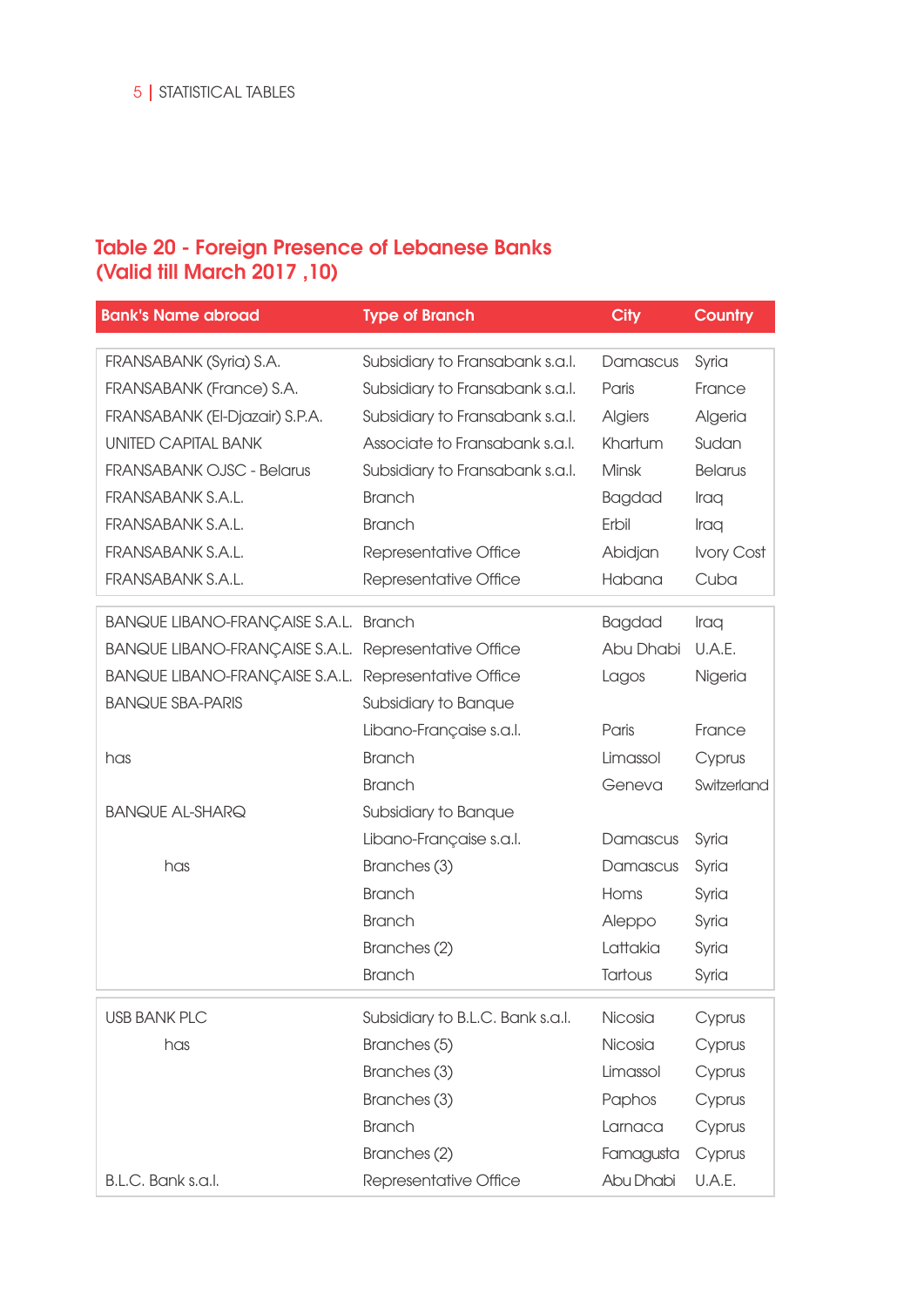Bank's Name abroad Type of Branch City Country

| <b>BLOM BANK S.A.L.</b>        | <b>Branch</b>                                                                  | Limassol           | Cyprus       |
|--------------------------------|--------------------------------------------------------------------------------|--------------------|--------------|
| <b>BLOM BANK S.A.L.</b>        | Branches (11)                                                                  | Amman              | Jordan       |
| <b>BLOM BANK S.A.L.</b>        | <b>Branch</b>                                                                  | Irbid              | Jordan       |
| <b>BLOM BANK S.A.L.</b>        | <b>Branch</b>                                                                  | Agaba              | Jordan       |
| <b>BLOM BANK S.A.L.</b>        | Branch (Free Zone)                                                             | Zarka              | Jordan       |
| <b>BLOM BANK S.A.L.</b>        | <b>Branch</b>                                                                  | <b>Bagdad</b>      | Iraq         |
| <b>BLOM BANK S.A.L.</b>        | <b>Branch</b>                                                                  | Erbil              | Iraq         |
| <b>BLOM BANK S.A.L.</b>        | Representative Office                                                          | Abu Dhabi          | U.A.E.       |
| <b>BLOM BANK (SUISSE) S.A.</b> | Subsidiary to Blom Bank France s.a.                                            | Geneva             | Switzerland  |
| <b>BLOM BANK FRANCE S.A.</b>   | Subsidiary to Blom Bank s.a.l.<br>(Blom Bank s.a.l. holds %99 of total shares) | Paris              | France       |
| has                            | <b>Branch</b>                                                                  | London             | U.K.         |
|                                | <b>Branch</b>                                                                  | Dubai              | U.A.E.       |
|                                | <b>Branch</b>                                                                  | Sharjah            | U.A.E.       |
|                                | <b>Branch</b>                                                                  | Jebel Ali          | U.A.E.       |
|                                | Branches (3)                                                                   | <b>Bucharest</b>   | Romania      |
|                                | <b>Branch</b>                                                                  | Constantza Romania |              |
| <b>BLOM BANK EGYPT S.A.E.</b>  | Subsidiary to Blom Bank s.a.l.                                                 | Cairo              | Egypt        |
| has                            | Branches (19)                                                                  | Cairo              | Egypt        |
|                                | Branches (5)                                                                   | Alexandria         | Egypt        |
|                                | <b>Branch</b>                                                                  | Sharm              |              |
|                                |                                                                                | El Sheikh          | Egypt        |
|                                | <b>Branch</b>                                                                  | Hurgada            | Egypt        |
|                                | <b>Branch</b>                                                                  | Ismalia            | Egypt        |
|                                | <b>Branch</b>                                                                  | Mansura            | Egypt        |
|                                | <b>Branch</b>                                                                  | Damietta           | Egypt        |
|                                | <b>Branch</b>                                                                  | Port Said          | Egypt        |
|                                | <b>Branch</b>                                                                  | Tanta              | Egypt        |
|                                | Branches (3)                                                                   |                    | Egypt        |
| <b>BLOMINVEST SAUDI ARABIA</b> | Subsidiary to Blom Bank s.a.l.                                                 | Riyadh             | Saudi Arabia |
| <b>BLOM BANK QATAR L.L.C.</b>  | Subsidiary to Blom Bank s.a.l.                                                 | Doha               | Qatar        |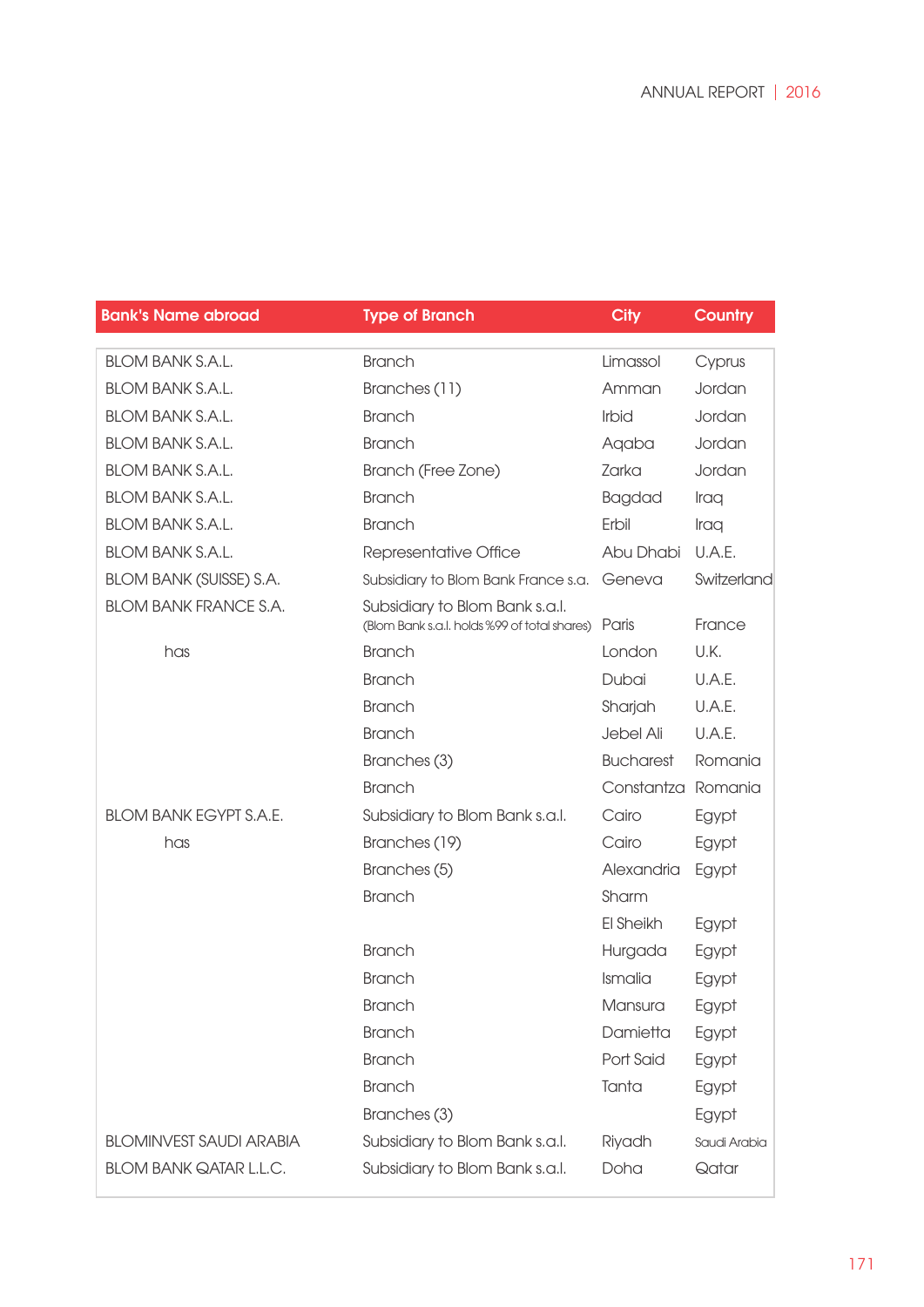| <b>Bank's Name abroad</b>                   | <b>Type of Branch</b>                                                 | <b>City</b>   | <b>Country</b> |
|---------------------------------------------|-----------------------------------------------------------------------|---------------|----------------|
| <b>SOCIETE GENERALE</b><br>CYPRUS (SGBCy)   | Subsidiary to Societe<br>Generale de Banque<br>au Liban s.a.l. (SGBL) | Nicosia       | Cyprus         |
| has                                         | <b>Branch</b>                                                         | Nicosia       | Cyprus         |
|                                             | <b>Branch</b>                                                         | Limassol      | Cyprus         |
|                                             | <b>Branch</b>                                                         | Larnaca       | Cyprus         |
|                                             | <b>Branch</b>                                                         | Paphos        | Cyprus         |
| <b>SOCIETE GENERALE</b><br>DE BANQUE (SGBJ) | Subsidiary to Societe<br>Generale de Banque<br>au Liban s.a.l. (SGBL) | Amman         | Jordan         |
| has                                         | Branches (16)                                                         | Amman         | Jordan         |
|                                             | <b>Branch</b>                                                         | Aqaba         | Jordan         |
| BANKMED (SUISSE) S.A.                       | Subsidiary to Bankmed s.a.l.                                          | Geneva        | Switzerland    |
| <b>BANKMED S.A.L.</b>                       | <b>Branch</b>                                                         | Limassol      | Cyprus         |
| <b>BANKMED S.A.L.</b>                       | <b>Branch</b>                                                         | Erbil         | Iraq           |
| <b>BANKMED S.A.L.</b>                       | <b>Branch</b>                                                         | <b>Bagdad</b> | Iraq           |
| <b>BANKMED S.A.L.</b>                       | <b>Branch</b>                                                         | <b>Basra</b>  | Iraq           |
| <b>BANKMED</b>                              | <b>Branch</b>                                                         | Dubai         | U.A.E.         |
| SAUDIMED INVESTMENT<br><b>SAUDI ARABIA</b>  | Subsidiary to Bankmed s.a.l.                                          | Riyadh        | Saudi Arabia   |
| T-BANK A.S.                                 | Subsidiary to Bankmed s.a.l.                                          | Istanbul      | Turkey         |
| has                                         | Branches (16)                                                         | Istanbul      | Turkey         |
|                                             | Branches (3)                                                          | Ankara        | Turkey         |
|                                             | Branches (2)                                                          | Antalya       | Turkey         |
|                                             | Branches (2)                                                          | Izmit         | Turkey         |
|                                             | <b>Branch</b>                                                         | Izmir         | Turkey         |
|                                             | <b>Branch</b>                                                         | Adana         | Turkey         |
|                                             | <b>Branch</b>                                                         | <b>Bursa</b>  | Turkey         |
|                                             | <b>Branch</b>                                                         | Konya         | Turkey         |
|                                             | <b>Branch</b>                                                         | Kayseri       | Turkey         |
|                                             | <b>Branch</b>                                                         | Denizli       | Turkey         |
|                                             | Branches (4)                                                          |               | Turkey         |
|                                             |                                                                       |               |                |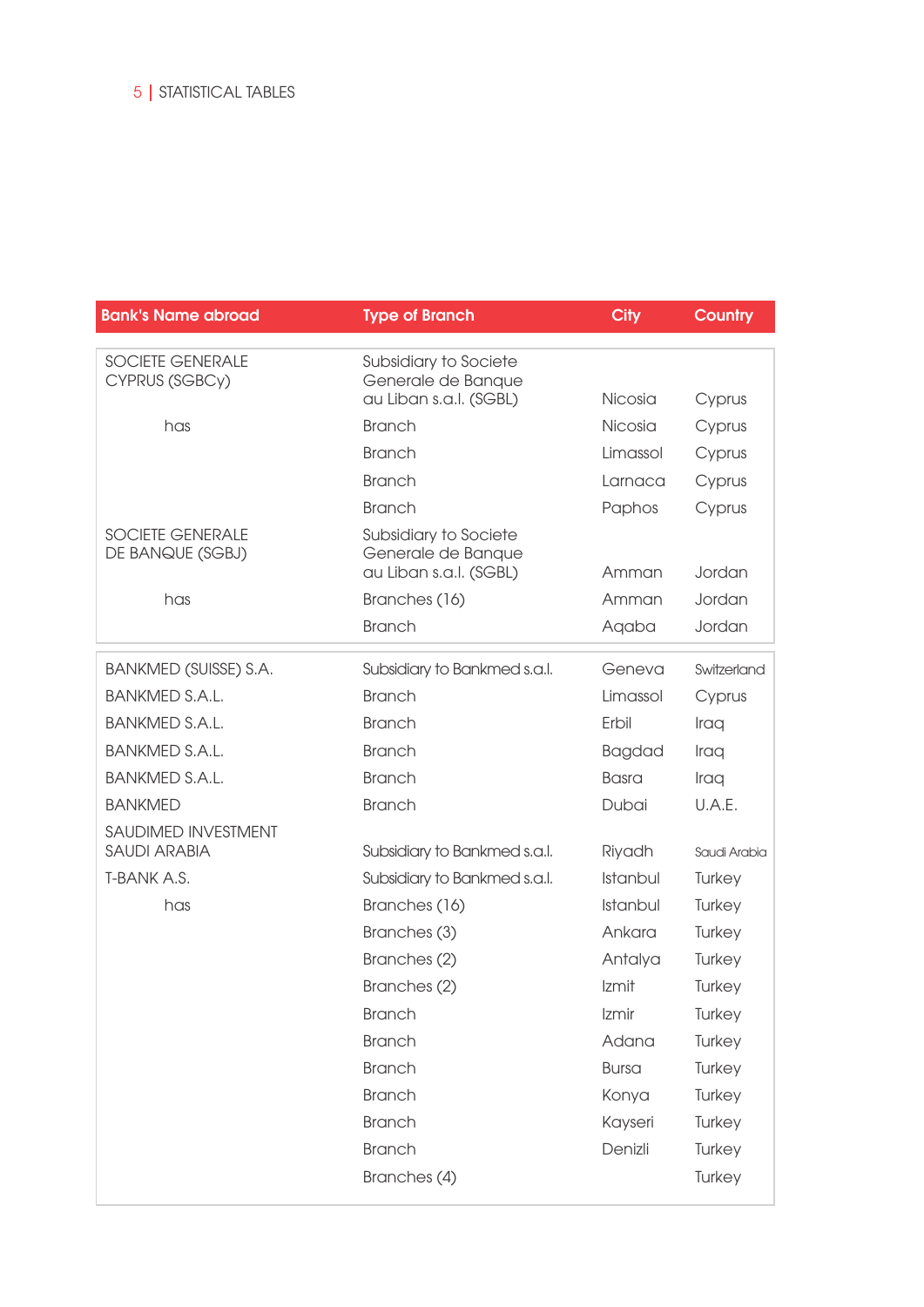Bank's Name abroad Type of Branch City Country

| <b>BBAC S.A.L.</b>                        | <b>Branch</b>                                        | Limassol         | Cyprus  |
|-------------------------------------------|------------------------------------------------------|------------------|---------|
| <b>BBAC S.A.L.</b>                        | <b>Branch</b>                                        | Erbil            | Iraq    |
| <b>BBAC S.A.L.</b>                        | <b>Branch</b>                                        | <b>Bagdad</b>    | Iraq    |
| <b>BBAC S.A.L.</b>                        | <b>Branch</b>                                        | Suleymaniah      | Iraq    |
| <b>BBAC S.A.L.</b>                        | Representative Office                                | Abu Dhabi        | U.A.E.  |
| <b>BBAC S.A.L.</b>                        | Representative Office                                | Lagos            | Nigeria |
| <b>BYBLOS BANK S.A.L.</b>                 | <b>Branch</b>                                        | Limassol         | Cyprus  |
| <b>BYBLOS BANK S.A.L.</b>                 | <b>Branch</b>                                        | Erbil            | Iraq    |
| <b>BYBLOS BANK S.A.L.</b>                 | <b>Branch</b>                                        | <b>Bagdad</b>    | Iraq    |
| <b>BYBLOS BANK S.A.L.</b>                 | <b>Branch</b>                                        | <b>Basra</b>     | Iraq    |
| <b>BYBLOS BANK S.A.L.</b>                 | <b>Branch</b>                                        | Suleymaniah Iraq |         |
| <b>BYBLOS BANK S.A.L.</b>                 | Representative Office                                | Abu Dhabi U.A.E. |         |
| <b>BYBLOS BANK S.A.L.</b>                 | Representative Office                                | Lagos            | Nigeria |
| <b>BYBLOS BANK EUROPE S.A.</b>            | Subsidiary to Byblos Bank s.a.l.                     | <b>Brussels</b>  | Belgium |
| has                                       | <b>Branch</b>                                        | Paris            | France  |
|                                           | <b>Branch</b>                                        | London           | U.K.    |
| <b>BYBLOS BANK AFRICA LTD.</b>            | Subsidiary to Byblos Bank s.a.l.                     | Khartum          | Sudan   |
| has                                       | <b>Branch</b>                                        | Khartum          | Sudan   |
| <b>BYBLOS BANK SYRIA P.G.S.C.</b>         | Subsidiary to Byblos Bank s.a.l.                     | Damascus         | Syria   |
| has                                       | <b>Branches</b><br>(4 of which 1 Temporarily closed) | Damascus         | Syria   |
|                                           | <b>Branch</b><br>(Temporarily closed)                | Homs             | Syria   |
|                                           | <b>Branches</b><br>(2 of which 1 temporarily closed) | Aleppo           | Syria   |
|                                           | <b>Branch</b>                                        | Tartus           | Syria   |
|                                           | <b>Branch</b>                                        | Lattakia         | Syria   |
|                                           | <b>Branch</b>                                        | Hama             | Syria   |
|                                           | <b>Branch</b>                                        | Sweida           | Syria   |
| <b>BYBLOS BANK ARMENIA</b><br><b>CJSC</b> | Subsidiary to Byblos Bank s.a.l.                     | Yerevan          | Armenia |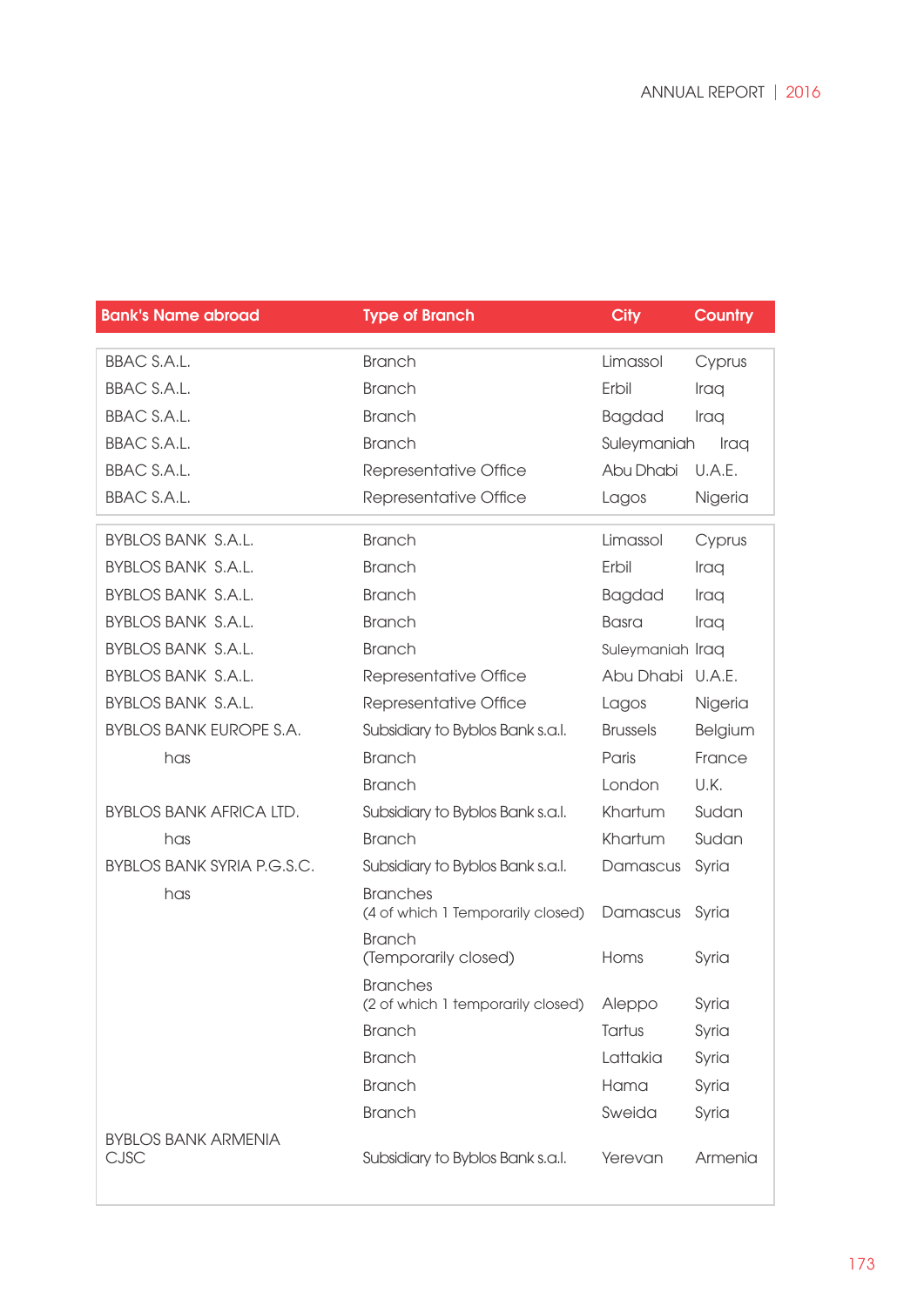#### **Bank's Name abroad Type of Branch City Country Country**

| has                              | Branches (2)                         | Yerevan               | Armenia        |
|----------------------------------|--------------------------------------|-----------------------|----------------|
| <b>BYBLOS BANK DR CONGO</b>      | Subsidiary to Byblos Bank s.a.l.     | Kinshasa              | DR Congo       |
| <b>IBL BANK S.A.L.</b>           | <b>Branch</b>                        | Limassol              | Cyprus         |
| <b>IBL BANK S.A.L.</b>           | <b>Branch</b>                        | <b>Bagdad</b>         | Iraq           |
| <b>IBL BANK S.A.L.</b>           | <b>Branch</b>                        | Erbil                 | Iraq           |
| <b>IBL BANK S.A.L.</b>           | <b>Branch</b>                        | <b>Basra</b>          | Iraq           |
| CREDIT LIBANAIS S.A.L.           | <b>Branch</b>                        | Limassol              | Cyprus         |
| CREDIT LIBANAIS S.A.L.           | <b>Branch</b>                        | Manama                | <b>Bahrain</b> |
| CREDIT LIBANAIS S.A.L.           | <b>Branch</b>                        | Erbil                 | Iraq           |
| CREDIT LIBANAIS S.A.L.           | <b>Branch</b>                        | <b>Bagdad</b>         | Iraq           |
| <b>CREDIT INTERNATIONAL</b>      |                                      |                       |                |
| <b>SENEGAL</b>                   | Subsidiary to Credit Libanais s.a.l. | Dakar                 | Senegal        |
| has                              | Branches (2)                         | Dakar                 | Senegal        |
| <b>CREDIT LIBANAIS S.A.L.</b>    | Representative Office                | Montreal              | Canada         |
|                                  |                                      |                       |                |
| <b>BANK AUDI FRANCE S.A.</b>     | Subsidiary to Bank Audi s.a.l.       | Paris                 | France         |
| <b>BANQUE AUDI (SUISSE) S.A.</b> | Subsidiary to Bank Audi s.a.l.       | Geneva                | Switzerland    |
| <b>BANK AUDI S.A.L.</b>          | Branches (11)                        | Amman                 | Jordan         |
|                                  | <b>Branch</b>                        | Irbid                 | Jordan         |
|                                  | <b>Branch</b>                        | Aqaba                 | Jordan         |
| <b>BANK AUDI EGYPT S.A.E.</b>    | Subsidiary to Bank Audi s.a.l.       | Cairo                 | Egypt          |
| has                              | Branches (31)                        | Cairo                 | Egypt          |
|                                  | Branches (6)                         | Alexandria            | Egypt          |
|                                  | Branches (2)                         | Hurgada               | Egypt          |
|                                  | <b>Branch</b>                        | Sharm El Sheikh Egypt |                |
|                                  | <b>Branch</b>                        | Tanta                 | Egypt          |
|                                  | <b>Branch</b>                        | Mansura               | Egypt          |
|                                  | <b>Branch</b>                        | Zagazik               | Egypt          |
| <b>BANK AUDI S.A.L.</b>          | <b>Branch</b>                        | <b>Bagdad</b>         | Iraq           |
|                                  | <b>Branch</b>                        | Suleymaniah Iraq      |                |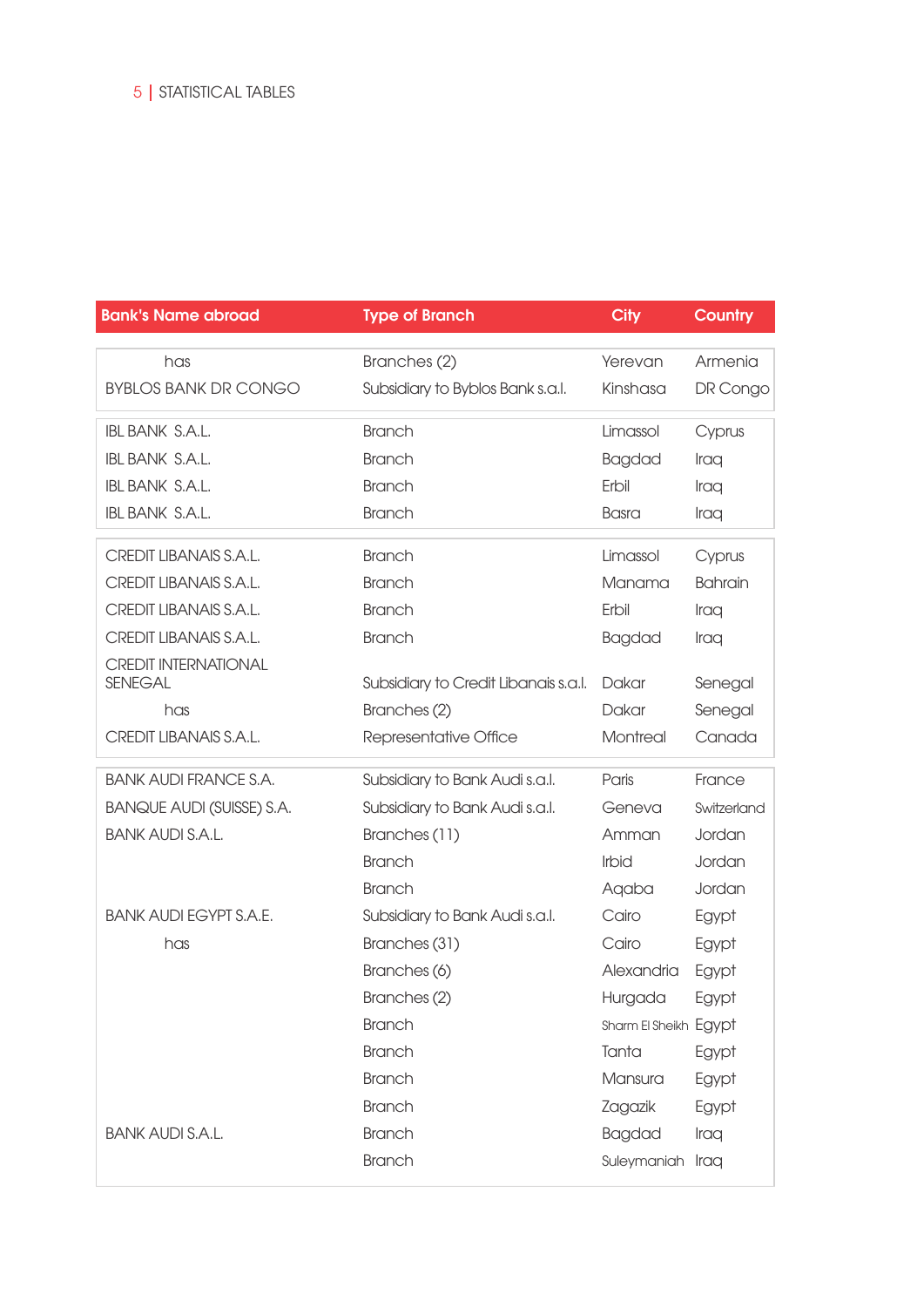| <b>Bank's Name abroad</b>     | <b>Type of Branch</b>               | <b>City</b>         | <b>Country</b>           |
|-------------------------------|-------------------------------------|---------------------|--------------------------|
|                               | <b>Branch</b>                       | <b>Basra</b>        | Iraq                     |
|                               | <b>Branch</b>                       | Najaf               | Iraq                     |
|                               | <b>Branch</b>                       | Erbil               | Iraq                     |
| <b>BANK AUDI QATAR L.L.C.</b> | Subsidiary to Bank Audi s.a.l.      | Doha                | Qatar                    |
| AUDI CAPITAL (KSA) CJSC       | Subsidiary to Bank Audi s.a.l.      | Riyadh              | Saudi Arabia             |
| <b>BANK AUDI S.A.L.</b>       | Representative Office               | Abu Dhabi           | U.A.E.                   |
| <b>AUDI CAPITAL GESTION</b>   |                                     |                     |                          |
| sam (Monaco)                  | Subsidiary to Bank Audi s.a.l.      | Monaco              | Principauté<br>de Monaco |
| ODEA BANK A.S.                | Subsidiary to Bank Audi s.a.l.      | Istanbul            | Turkey                   |
| has                           | Branches (26)                       | Istanbul            | Turkey                   |
|                               | Branches (3)                        | Ankara              | Turkey                   |
|                               | Branches (4)                        | Izmir               | Turkey                   |
|                               | Branches (3)                        | Izmit               | Turkey                   |
|                               | Branches (2)                        | <b>Bursa</b>        | Turkey                   |
|                               | <b>Branch</b>                       | Adana               | Turkey                   |
|                               | Branches (2)                        | Antalya             | Turkey                   |
|                               | <b>Branch</b>                       | <b>Bodrum</b>       | Turkey                   |
|                               | <b>Branch</b>                       | Konya               | Turkey                   |
|                               | <b>Branch</b>                       | Denizli             | Turkey                   |
|                               | Branches (2)                        | Kayseri             | Turkey                   |
|                               | Branches (5)                        |                     | Turkey                   |
| <b>BANK OF BEIRUT LTD.</b>    | Subsidiary to Bank of Beirut s.a.l. | London              | U.K.                     |
| has                           | <b>Branch</b>                       | Frankfurt           | Germany                  |
| <b>BANK OF SYDNEY LTD.</b>    | Subsidiary to Bank of Beirut s.a.l. | Sydney              | Australia                |
| has                           | Branches (10)                       | Sydney              | Australia                |
|                               | Branches (5)                        | Melbourne Australia |                          |
|                               | <b>Branch</b>                       | Adelaide            | Australia                |
| <b>BANK OF BEIRUT S.A.L.</b>  | <b>Branch</b>                       | Limassol            | Cyprus                   |
| <b>BANK OF BEIRUT S.A.L.</b>  | Branches (3)                        | Muscat              | Oman                     |
|                               | <b>Branch</b>                       | Sohar               | Oman                     |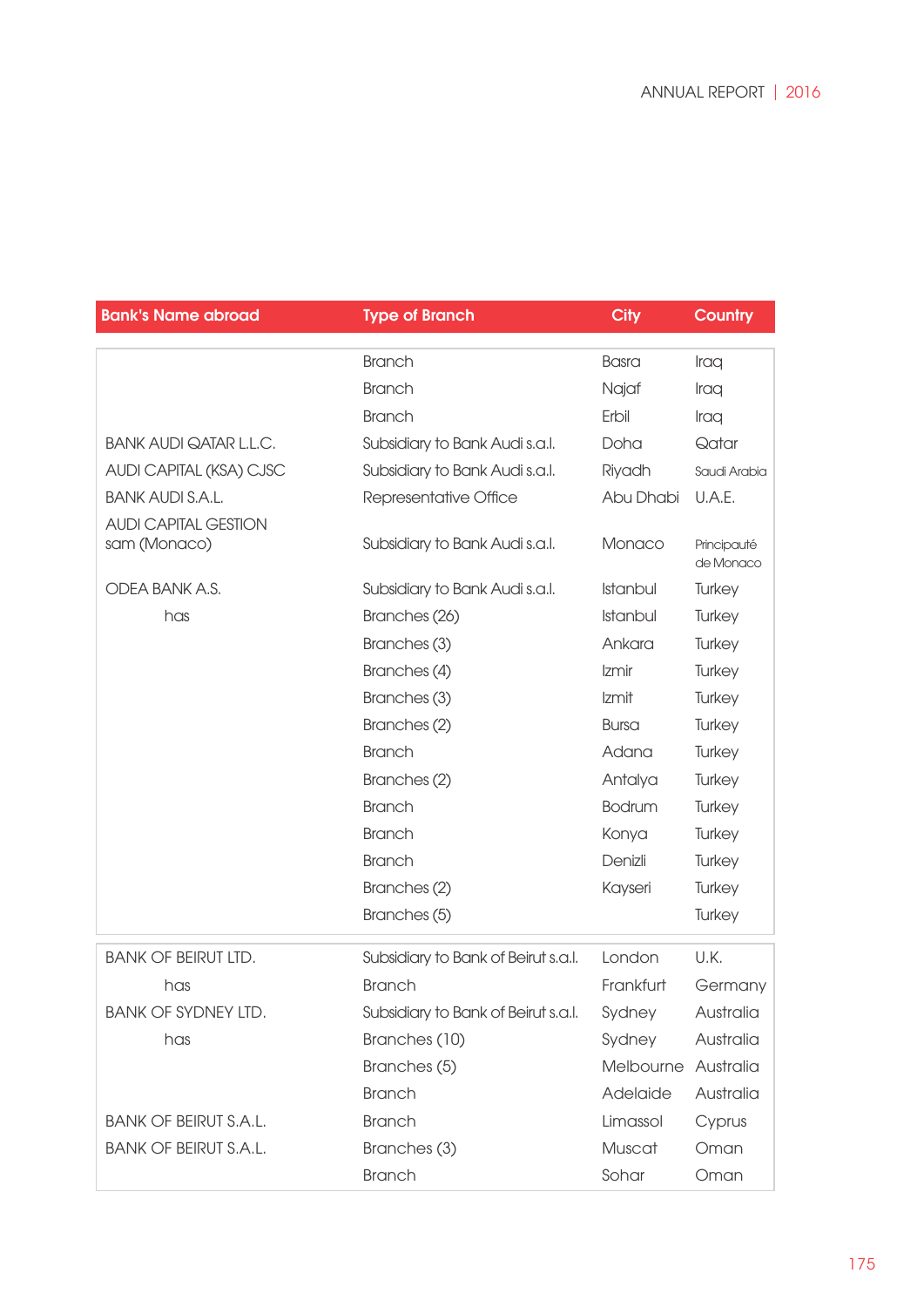| <b>Bank's Name abroad</b>       | <b>Type of Branch</b>                       | <b>City</b>   | <b>Country</b>        |
|---------------------------------|---------------------------------------------|---------------|-----------------------|
|                                 |                                             |               |                       |
|                                 | <b>Branch</b>                               | Barka         | Oman                  |
| <b>BANK OF BEIRUT S.A.L.</b>    | Representative Office                       | Dubai         | U.A.E.                |
| <b>BANK OF BEIRUT S.A.L.</b>    | Representative Office                       | Lagos         | Nigeria               |
| <b>BANK OF BEIRUT S.A.L.</b>    | Representative Office                       | Doha          | Qatar                 |
| <b>BANK OF BEIRUT S.A.L.</b>    | Representative Office                       | Accra         | Ghana                 |
| <b>JAMMAL TRUST BANK S.A.L.</b> | Representative Office                       | London        | U.K.                  |
| JAMMAL TRUST BANK S.A.L.        | Representative Office                       | Abidjan       | Ivory Cost            |
| JAMMAL TRUST BANK S.A.L.        | Representative Office                       | Lagos         | Nigeria               |
| <b>BANQUE BEMO S.A.L.</b>       | <b>Branch</b>                               | Limassol      | Cyprus                |
| <b>BANQUE BEMO SAUDI</b>        |                                             |               |                       |
| FRANSI S.A.                     | Associate to Banque Bemo s.a.l.             | Damascus      | Syria                 |
| <b>BEMO EUROPE</b>              |                                             |               |                       |
| <b>BANQUE PRIVEE</b>            | Sister Bank to Banque Bemo s.a.l.           | Luxembourg    | Luxembourg            |
| has                             | <b>Branch</b>                               | Paris         | France                |
| LEBANON AND GULF BANK S.A.L.    | <b>Branch</b>                               | Larnaca       | Cyprus                |
| LEBANON AND GULF BANK S.A.L.    | Representative Office                       | Dubai         | U.A.E.                |
| <b>ANELIK BANK CJSC</b>         | Subsidiary to Creditbank s.a.l.             | Yerevan       | Armenia               |
| has                             | Branches (13)                               |               | Armenia               |
| ANELIK RU CO LTD                | Subsidiary to Creditbank s.a.l.             | Moscow        | Russian<br>Federation |
| has                             | <b>Branches</b>                             |               | Russian<br>Federation |
| MEAB S.A.L.                     | <b>Branch</b>                               | <b>Bagdad</b> | Iraq                  |
| MEAB S.A.L.                     | <b>Branch</b>                               | Basra         | Iraq                  |
| FFA DUBAI LTD.                  | Subsidiary to FFA Private Bank s.a.l. Dubai |               | U.A.E.                |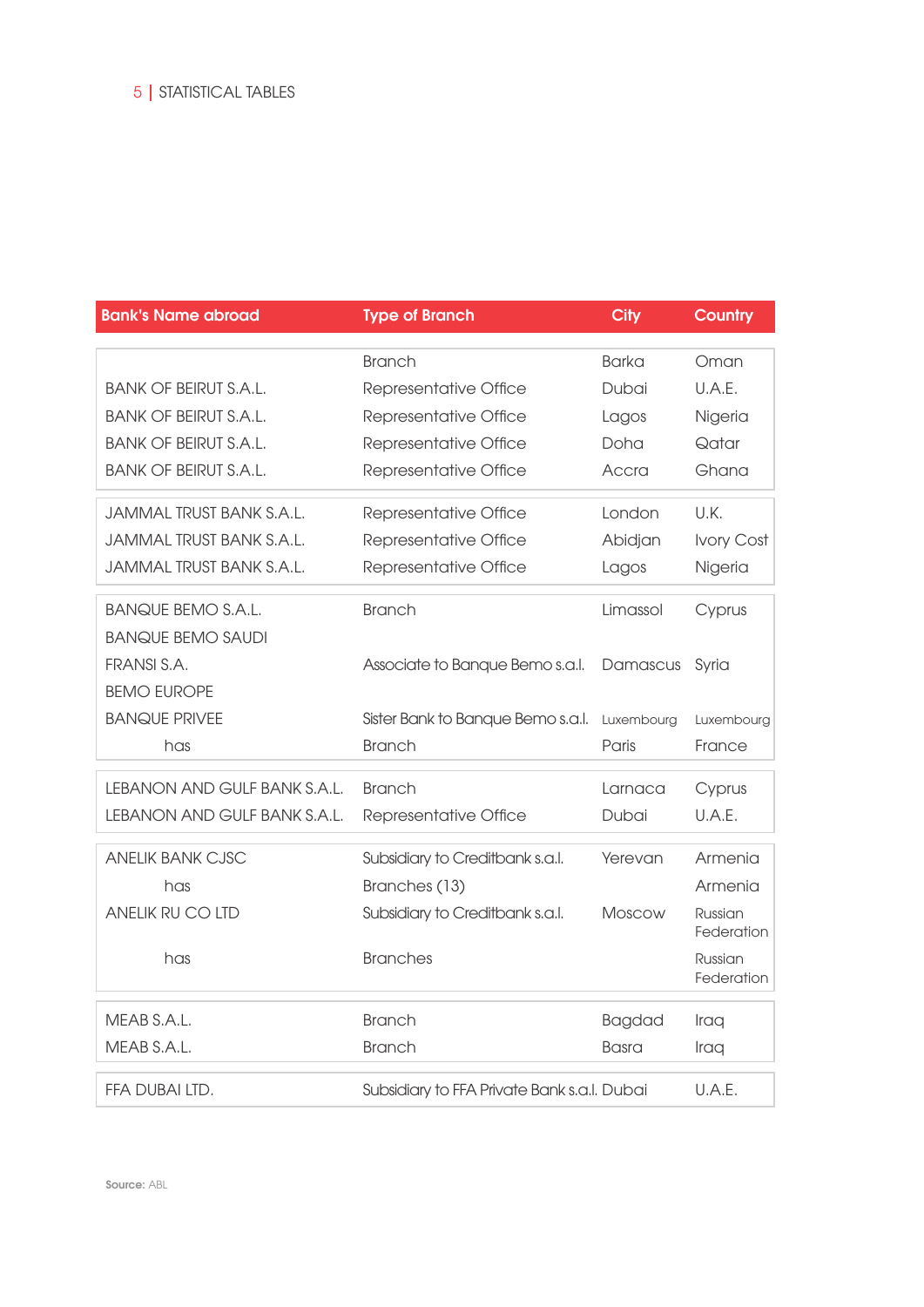## Table 21 - Distribution of Banking Sector Employees (in number) 2012 - 2016

|                                      | 2012   | 2013   | 2014   | 2015   | 2016   |
|--------------------------------------|--------|--------|--------|--------|--------|
| <b>Total number of employees</b>     | 22,637 | 23,136 | 23,850 | 24,638 | 25,260 |
| <b>According to sex</b>              |        |        |        |        |        |
| Male                                 | 12,304 | 12,506 | 12,763 | 13,066 | 13,276 |
| Female                               | 10,333 | 10,630 | 11,087 | 11,572 | 11,984 |
| <b>According to Age</b>              |        |        |        |        |        |
| Less than 25 years                   | 1,954  | 2,039  | 2,037  | 2,085  | 2,044  |
| Between 25 & 40 years                | 11,121 | 11,392 | 11,888 | 12,297 | 12,941 |
| Between 40 & 60 years                | 8,535  | 8,659  | 8,743  | 8,908  | 8,865  |
| More than 60 years                   | 1,027  | 1,046  | 1,182  | 1,348  | 1,410  |
| <b>Status</b>                        |        |        |        |        |        |
| Single                               | 8,935  | 9,077  | 9,266  | 9,867  | 9,699  |
| Married*                             | 13,702 | 14,059 | 14,584 | 14,771 | 15,561 |
| Number of children                   | 20,884 | 20,995 | 21,032 | 21,074 | 20,430 |
| According to the educational level   |        |        |        |        |        |
| Less than Bac.                       | 2,523  | 2,523  | 2,379  | 2,365  | 2,316  |
| Bac. 2nd part or equivalent          | 3,778  | 3,675  | 3,637  | 3,559  | 3,351  |
| University degree                    | 16,336 | 16,938 | 17,834 | 18,714 | 19,593 |
| <b>According to bank's category</b>  |        |        |        |        |        |
| Lebanese Commercial Banks sal 21,117 |        | 21,629 | 22,322 | 23,139 | 23,753 |
| <b>Foreign Commercial Banks</b>      | 750    | 734    | 761    | 734    | 708    |
| <b>Investment Banks</b>              | 770    | 773    | 767    | 765    | 799    |

**Source:** Association of Banks in Lebanon.

\* Married, divorced or widowed.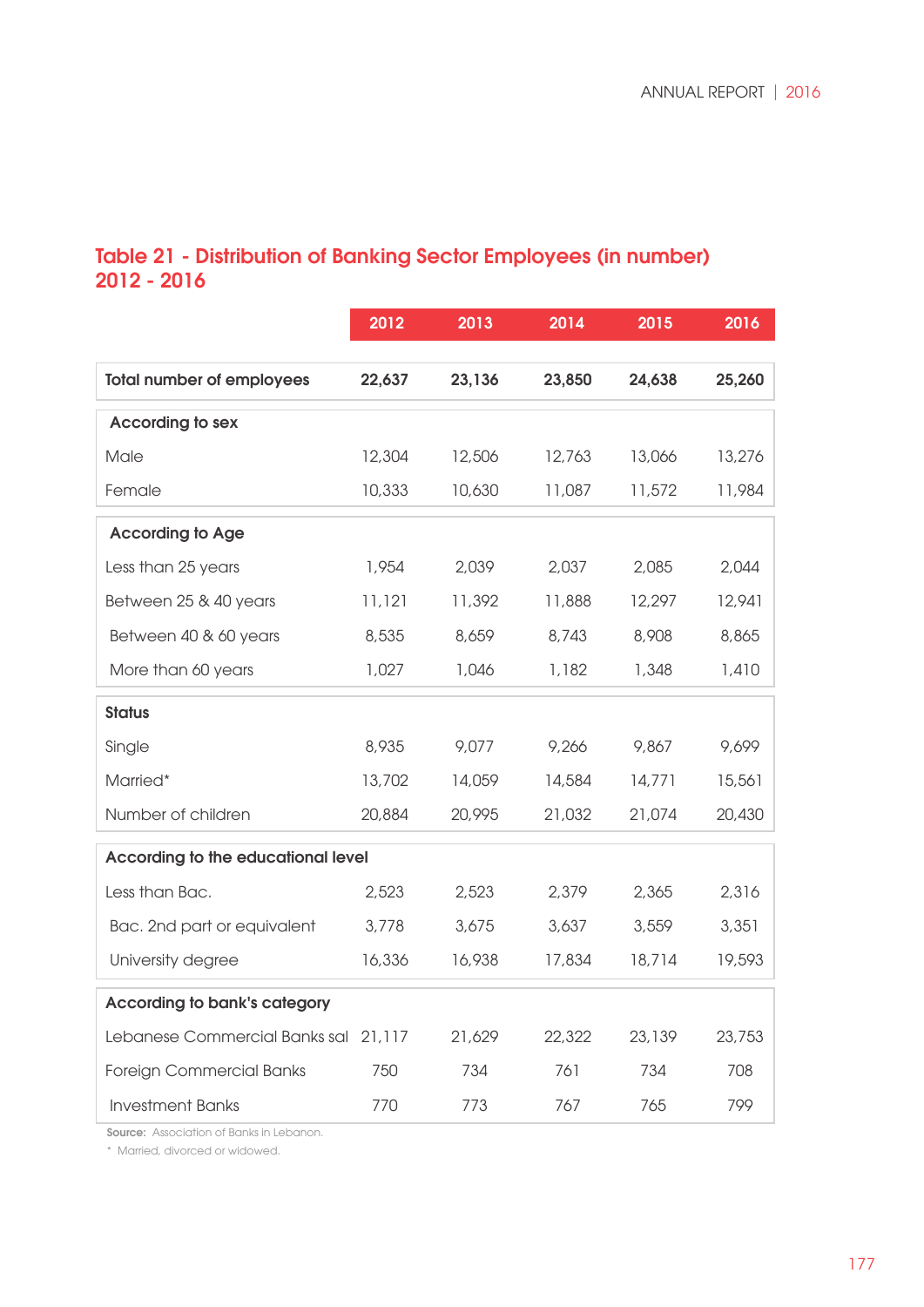## Table 22 - Distribution of Banking Sector Employees (in percent) 2012 - 2016

|                                     | 2012 | 2013 | 2014 | 2015 | 2016 |
|-------------------------------------|------|------|------|------|------|
|                                     |      |      |      |      |      |
| <b>According to sex</b>             |      |      |      |      |      |
| Male                                | 54.4 | 54.1 | 53.5 | 53.0 | 52.6 |
| Female                              | 45.6 | 45.9 | 46.5 | 47.0 | 47.4 |
| <b>According to Age</b>             |      |      |      |      |      |
| Less than 25 years                  | 8.6  | 8.8  | 8.5  | 8.5  | 8.1  |
| Between 25 & 40 years               | 49.1 | 49.2 | 49.8 | 49.9 | 51.2 |
| Between 40 & 60 years               | 37.7 | 37.4 | 36.7 | 36.2 | 35.1 |
| More than 60 years                  | 4.5  | 4.5  | 5.0  | 5.5  | 5.6  |
| <b>Status</b>                       |      |      |      |      |      |
| Single                              | 39.5 | 39.2 | 38.9 | 40.0 | 38.4 |
| Married*                            | 60.5 | 60.8 | 61.1 | 60.0 | 61.6 |
| According to the educational level  |      |      |      |      |      |
| Less than Bac.                      | 11.1 | 10.9 | 10.0 | 9.6  | 9.2  |
| Bac. 2nd part or equivalent         | 16.7 | 15.9 | 15.2 | 14.4 | 13.3 |
| University degree                   | 72.2 | 73.2 | 74.8 | 76.0 | 77.6 |
| <b>According to bank's category</b> |      |      |      |      |      |
| Lebanese Commercial Banks sal       | 93.3 | 93.5 | 93.6 | 93.9 | 94.0 |
| <b>Foreign Commercial Banks</b>     | 3.3  | 3.2  | 3.2  | 3.0  | 2.8  |
| <b>Investment Banks</b>             | 3.4  | 3.3  | 3.2  | 3.1  | 3.2  |

**Source:** Association of Banks in Lebanon.

\* Married, divorced or widowed.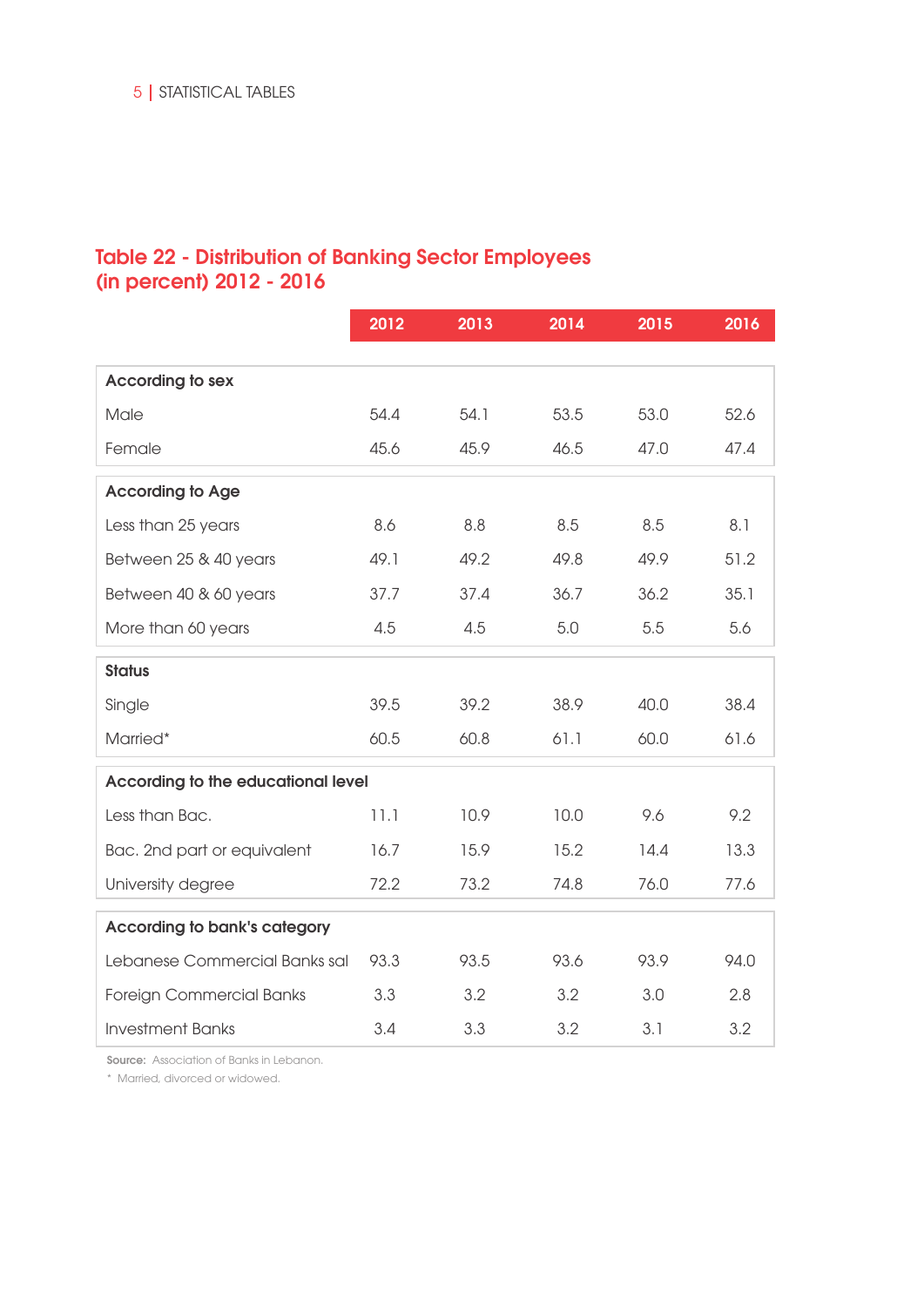## Table 23 - Distribution of Banking Sector Employees (annual change in %) 2013 - 2016

|                                           | 2013   | 2014   | 2015   | 2016   |
|-------------------------------------------|--------|--------|--------|--------|
|                                           |        |        |        |        |
| <b>Total number of employees</b>          | 2.20   | 3.09   | 3.30   | 2.52   |
| According to sex                          |        |        |        |        |
| Male                                      | 1.64   | 2.06   | 2.37   | 1.61   |
| Female                                    | 2.87   | 4.30   | 4.37   | 3.56   |
| <b>According to Age</b>                   |        |        |        |        |
| Less than 25 years                        | 4.35   | (0.10) | 2.36   | (1.97) |
| Between 25 & 40 years                     | 2.44   | 4.35   | 3.44   | 5.24   |
| Between 40 & 60 years                     | 1.45   | 0.97   | 1.89   | (0.48) |
| More than 60 years                        | 1.85   | 13.00  | 14.04  | 4.60   |
| <b>Status</b>                             |        |        |        |        |
| Single                                    | 1.59   | 2.08   | 6.49   | (1.70) |
| Married*                                  | 2.61   | 3.73   | 1.28   | 5.35   |
| Number of childrens                       | 0.53   | 0.18   | 0.20   | (3.06) |
| <b>According to the educational level</b> |        |        |        |        |
| Less than Bac.                            | 0.00   | (5.71) | (0.59) | (2.07) |
| Bac. 2nd part or equivalent               | (2.73) | (1.03) | (2.14) | (5.84) |
| University degree                         | 3.69   | 5.29   | 4.93   | 4.70   |
| <b>According to bank's category</b>       |        |        |        |        |
| Lebanese Commercial Banks sal             | 2.42   | 3.20   | 3.66   | 2.65   |
| Foreign Commercial Banks                  | (2.13) | 3.68   | (3.55) | (3.54) |
| <b>Investment Banks</b>                   | 0.39   | (0.78) | (0.26) | 4.44   |

Source: Association of Banks in Lebanon.

\* Married, divorced or widowed.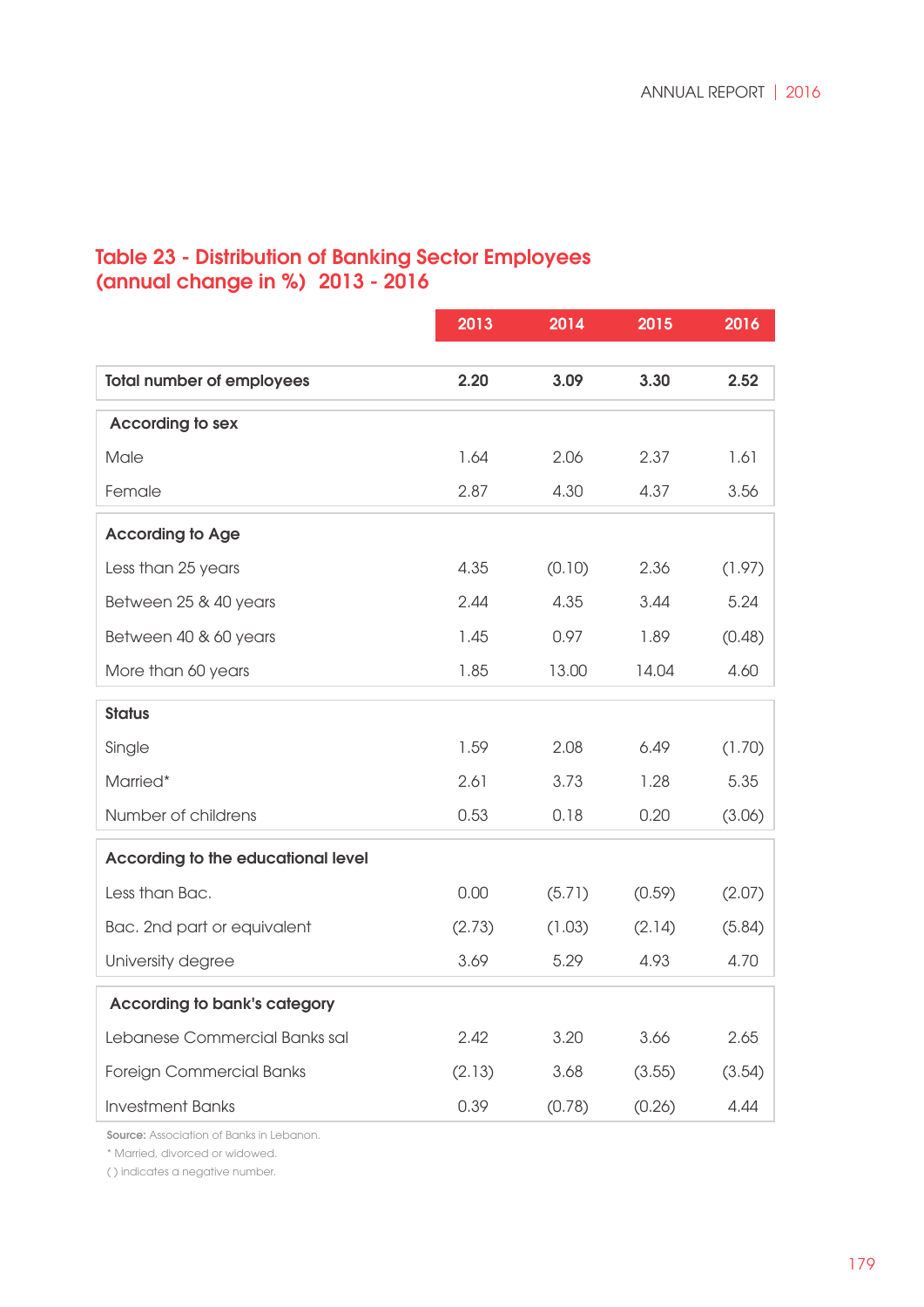## Table 24 - Wages and Allowances of Banking Sector Employees (billion LBP) 2012 - 2016

|                                     | 2012    | 2013    | 2014    | 2015    | 2016    |
|-------------------------------------|---------|---------|---------|---------|---------|
|                                     |         |         |         |         |         |
| <b>Salaries</b>                     | 940.7   | 990.0   | 1,055.4 | 1122.3  | 1193.2  |
| <b>Family Benefits</b>              |         |         |         |         |         |
| <b>NSSF</b>                         | 23.5    | 23.8    | 24.6    | 25.6    | 26.3    |
| Surplus                             | 11.4    | 11.5    | 11.5    | 11.7    | 11.8    |
| <b>Allowances Of End Of Service</b> |         |         |         |         |         |
| <b>NSSF</b>                         | 87.5    | 91.1    | 99.3    | 106.3   | 114.1   |
| Provisions                          | 109.5   | 103.9   | 126.5   | 126.3   | 113.8   |
| <b>Health Allowances</b>            |         |         |         |         |         |
| <b>NSSF</b>                         | 29.2    | 44.0    | 46.3    | 47.7    | 48.6    |
| Surplus                             | 31.9    | 35.4    | 37.2    | 39.0    | 42.2    |
| <b>Other Benefits</b>               | 254.4   | 283.7   | 319.9   | 316.5   | 338.1   |
| <b>Total</b>                        | 1,488.1 | 1,583.4 | 1,720.7 | 1,795.4 | 1,888.1 |

Source: Association of Banks in Lebanon.